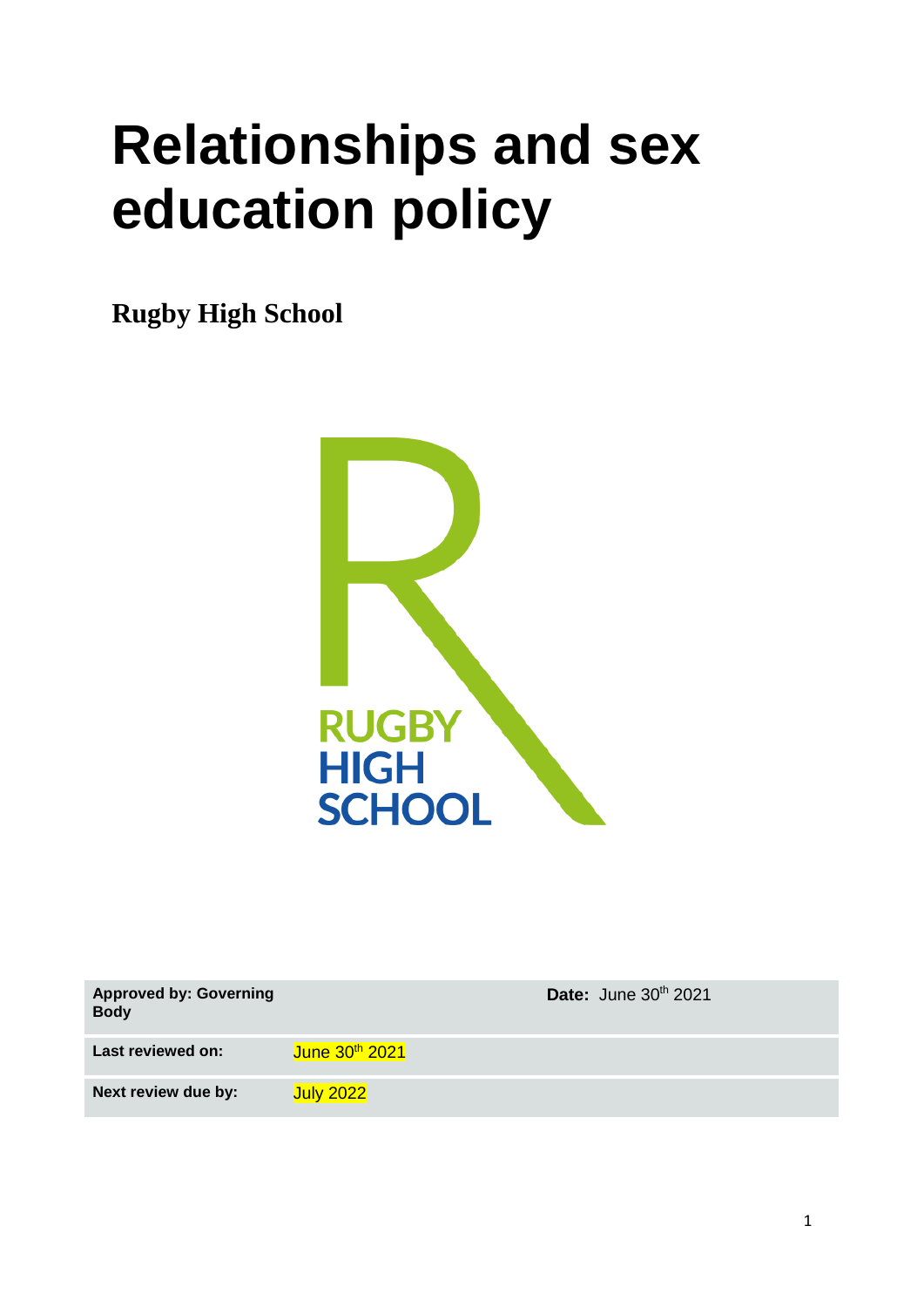# **Contents**

|    | 1. School Vision                                                              |    |
|----|-------------------------------------------------------------------------------|----|
| 2. | <b>Policy Statement</b>                                                       | 3  |
|    | 3. Consultation process                                                       | 3  |
|    | 4. What is RSE?                                                               | 3  |
|    | 5. Ethos (Principles and values)                                              |    |
| 6. | Aims                                                                          |    |
|    | 7. Statutory requirements                                                     |    |
|    | 8. Why do we teach RSE                                                        | 5  |
|    | 9. Curriculum content                                                         | 6  |
|    | 10. Equality                                                                  |    |
|    | 11. Provision                                                                 |    |
|    | 12. Teaching Methods, Resources, Training and Monitoring                      | 8  |
|    | 13. Roles and responsibilities                                                | 11 |
|    | 14. Impact                                                                    | 12 |
|    | 15. Appendix 1: Outcomes progression framework                                | 14 |
|    | 16. Appendix 2: PSHE Outcomes Progression Framework breakdown year by year    | 20 |
|    | 17. Appendix 3: letter to parents/carers informing of their right to withdraw | 31 |
|    |                                                                               |    |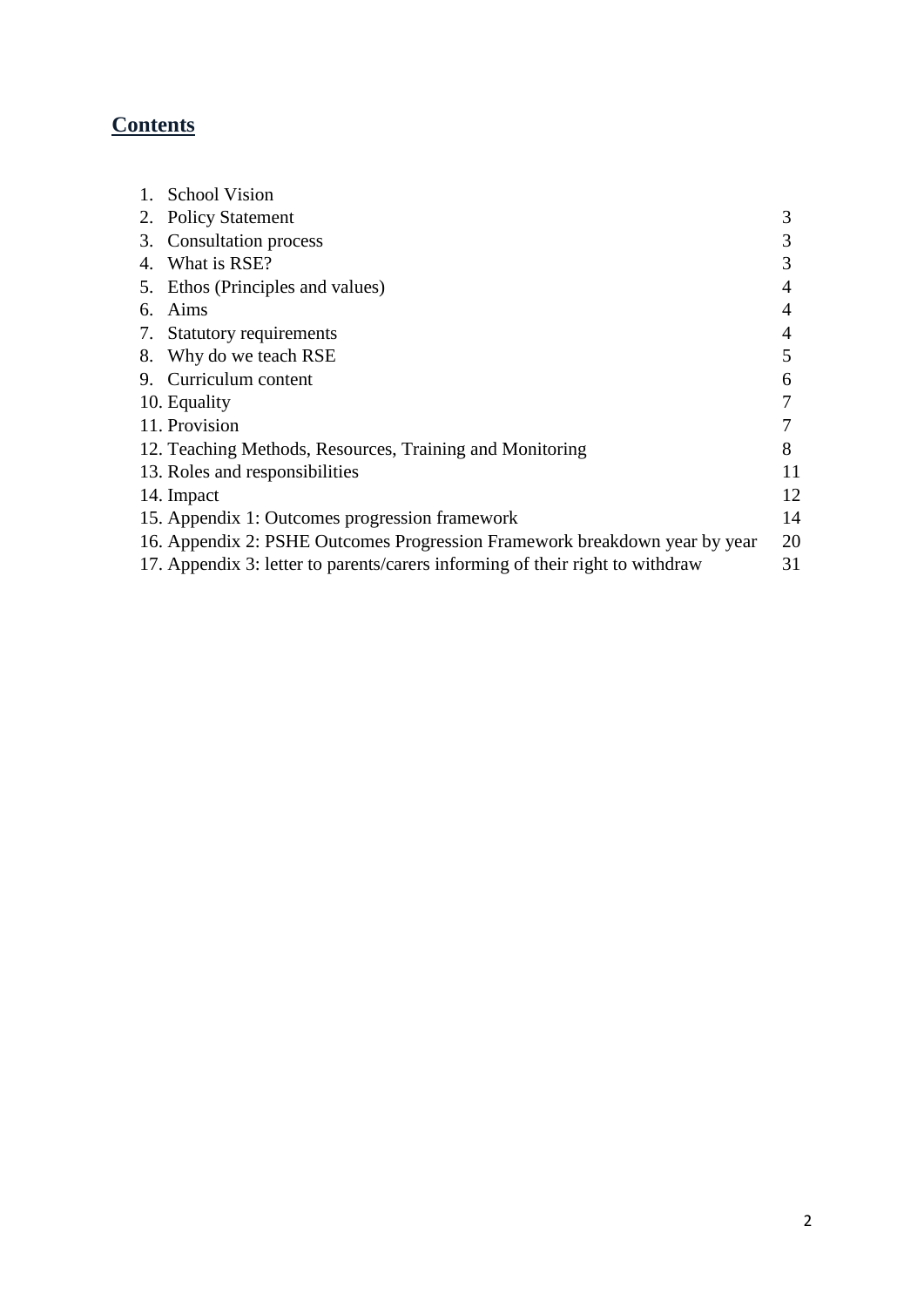# **Rugby High School Relationships and Sex Education (RSE) Policy**

## **Rugby High School Vision**

At Rugby High School, we set heights in our heart.

While striving for excellence for all, in all its forms, our aim as a school is to encourage our students to be ambitious and creative thinkers, to face challenges, to work together, to learn to apply and adapt their knowledge and understanding so that they are prepared and excited for the future, whatever it may bring.

Our aspiration is that all our students understand what it is to show compassion and empathy and to take responsibility as brave, independent global citizens.

Our students will move on from Rugby High School knowing how to be Resilient, Healthy and Successful.

Inspired by their curiosity and love for learning our students will leave us with a confident voice, ready to take their place, knowing that their actions have the potential to change the world.

## **Rugby High School Relationships and Sex Education Policy Statement**

The governors' policy is that Rugby High School students should receive accurate information about human growth and development and undertake a programme of sex education which encompasses all aspects of relationships, feelings and behaviour.

All teachers involved in this work will have received appropriate training. Parents will be kept informed about the programme and given the opportunity to discuss its content beforehand.

#### **The consultation process has involved:**

- SLT
- The Head of PSHE and Sixth Form Manager
- Teachers of PSHE
- Consultation with wider school community
- Governors

#### **What is Relationship and Sex Education?**

Relationship and Sex Education is "lifelong learning about physical, sexual, moral and emotional development" (DfES, 2000). "It should equip children and young people with the information, skills and values to have safe, fulfilling and enjoyable relationships and to take responsibility for their sexual health and well-being" (Sex Education Forum, 2010). Research has demonstrated that effective RSE does not encourage early sexual experimentation but does teach human sexuality and respect for themselves and others.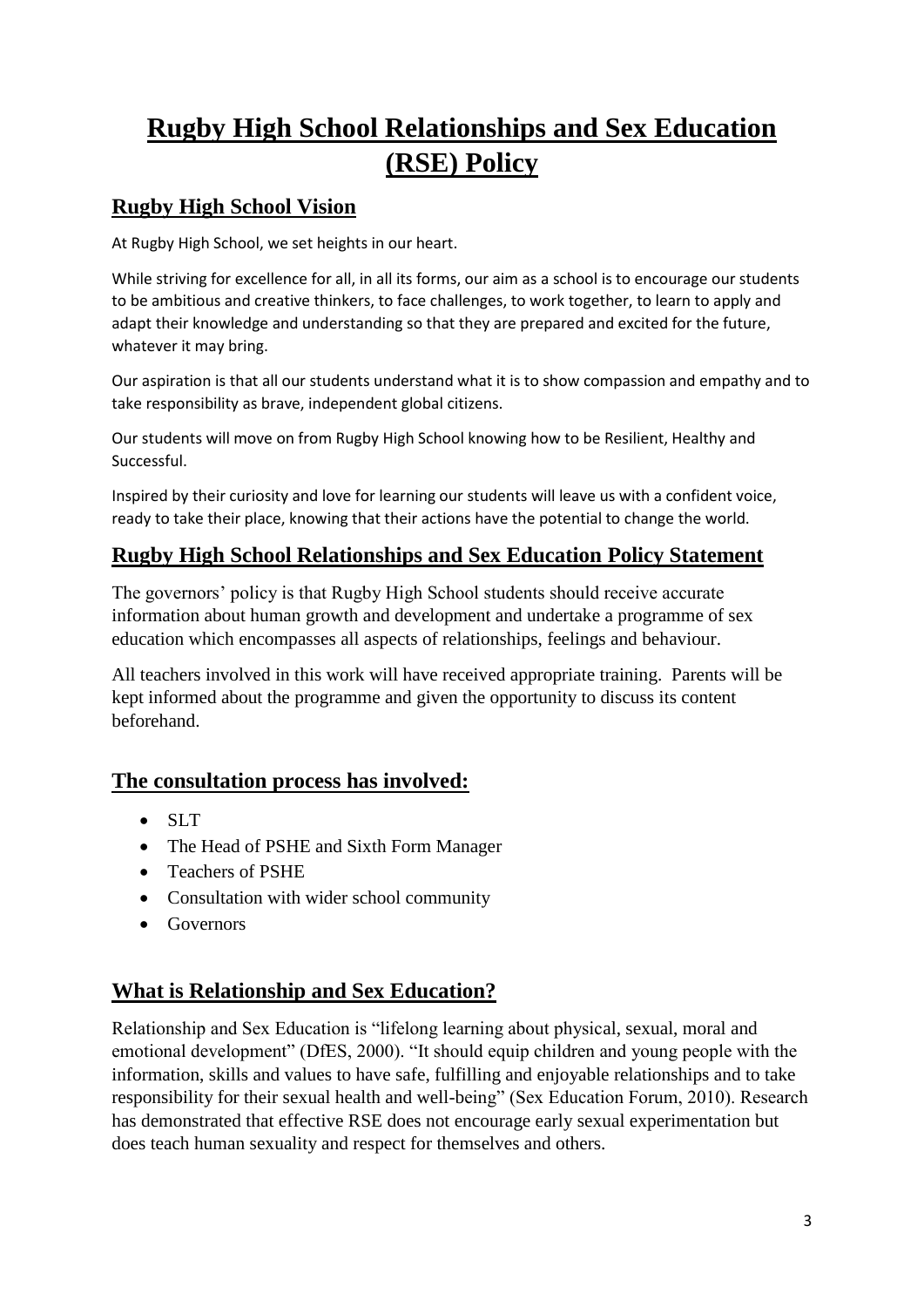## **Ethos (Principles and Values)**

RSE is an integral part of the lifelong learning process, beginning in early childhood and continuing into adult life.

RSE is considered as part of a whole-school approach whereby classroom learning is supported by the school's values and ethos, staff training and the involvement of pupils, staff, parents/carers, governors and the wider community which includes health professionals, peer educators and other mentors or advisors.

Students should be encouraged to appreciate the value of 'stable family life, marriage and the responsibilities of parenthood' (Education Act 1986). Family is a broad concept; not just one model e.g. nuclear family. It includes a variety of types of family structure, and acceptance of different approaches. We are aware of different approaches to sexual orientation, without promotion of any particular family structure. The important values are love, respect and care for each other.

The school's RSE policy ensures that issues are taught in a way that does not subject students to discrimination. Sensitivity will be shown to acknowledge those students who may not come from backgrounds which reflect the moral values above. RSE topics cover equality and diversity-based subjects including gender equality and non-violent, respectful relationships.

## **Aims**

The aim of RSE is to provide balanced factual information about human reproduction, together with consideration of the broader emotional, ethical, religious, and moral dimensions of sexual health. Our RSE program aims to:

- support students in order for them to make responsible and well-informed decisions about their lives
- develop positive values and a moral framework that will guide their decisions, judgements and behaviour; have the confidence and self-esteem to value themselves and others and respect for individual conscience and the skills to judge what kind of relationship they want.
- develop the skills to avoid and resist unwanted experiences and develop strategies for coping with them.
- enable students to determine their own values within a moral framework within an atmosphere where discussions can take place without stigmatisation.
- avoid being exploited or exploiting others or being pressured into unwanted or unprotected sex.
- develop awareness of their sexuality and understand human sexuality 'challenge sexism and prejudice, and promote equality and diversity.

#### **Statutory requirements**

As a secondary academy school, we must provide RSE to all pupils as per section 34 of the Children and Social Work Act 2017.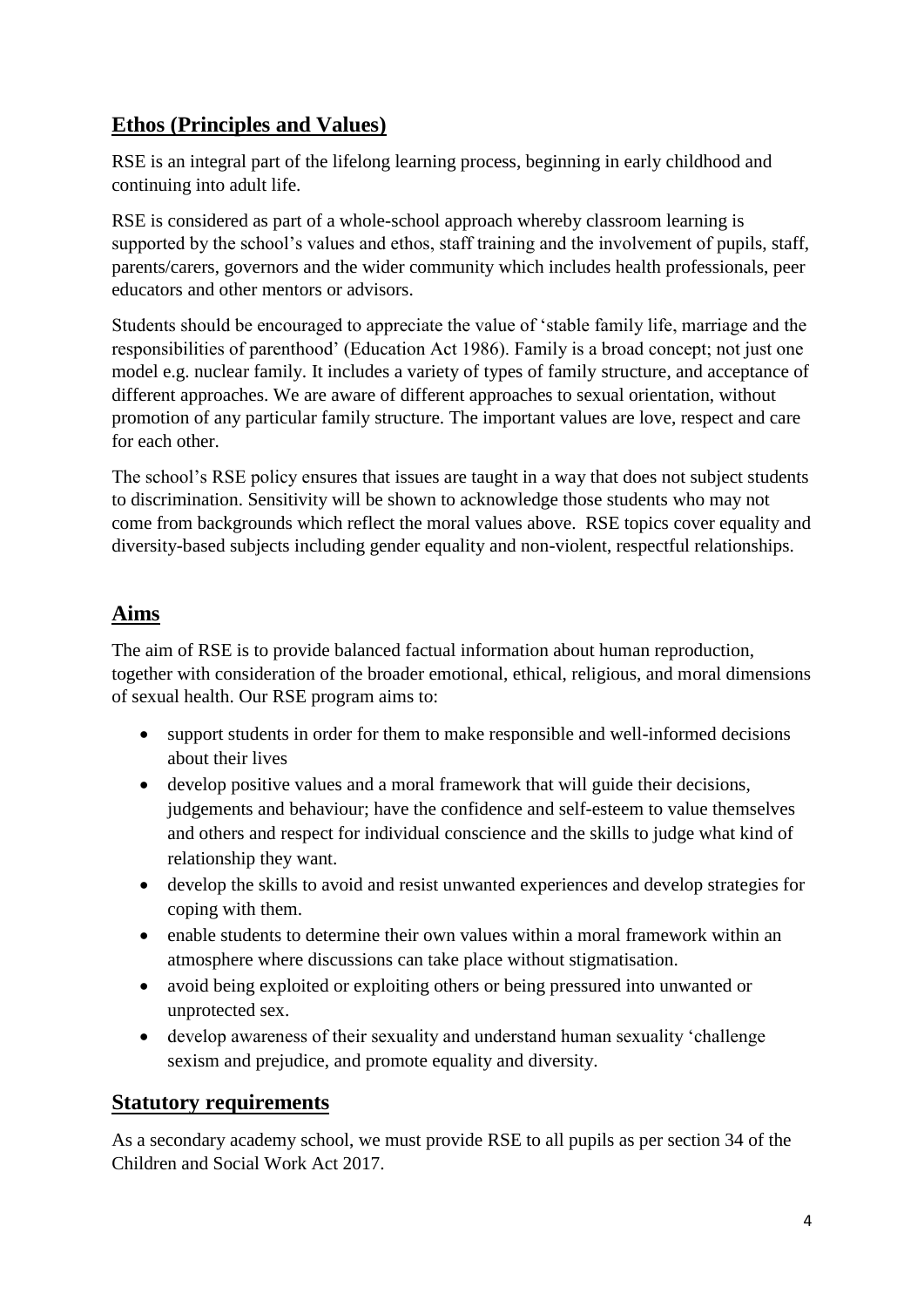In teaching RSE, we are required by our funding agreements to have regard to guidance issued by the secretary of state as outlined in section 403 of the Education Act 1996.

At Rugby High School we teach RSE as set out in this policy using guidance from the DfE's Relationships Education, Relationships and Sex Education (RSE) and Health Education (July 2019).

## **Why Do We Teach Relationships and Sex Education?**

Rugby High School policy is in line with current regulations from the Department of Education (DfE) on Relationships Education, Relationships and Sex Education (RSE) and Health Education (July 2019).

Relationships and Sex Education and Health Education are taught in this school as statutory subjects through an integrated PSHE programme of work.

Relationships and Sex Education make a significant contribution to the school's legal duties to:

- prepare pupils for the opportunities, responsibilities and experiences of adult life, and
- promote the spiritual, moral, social cultural mental and physical development of pupils

It is taught in the context of our school vision statement, to strive for excellence for all, in all its forms, to encourage our students to be ambitious and creative thinkers, to face challenges, to work together, to learn to apply and adapt their knowledge and understanding so that they are prepared and excited for the future, whatever it may bring.

Our aspiration is that all our students understand what it is to show compassion and empathy and to take responsibility as brave, independent global citizens.

Relationships and Sex Education is defined by the PSHE Association as 'learning about the emotional, social and physical aspects of growing up, relationships, sex, human sexuality and sexual health'. This content is delivered in an age appropriate way in our school with regard to the age and stage of pupils.

The aim of Relationships and Sex Education in our school is to equip children and young people with the information, skills and values they need to have safe, fulfilling and enjoyable relationships and take responsibility for their physical, sexual and emotional health and wellbeing.

We recognise the central importance of relationships in supporting children and young people's mental health and wellbeing, academic achievement and future success.

Our programme also aims to support pupils in their personal development with regard to attributes such as kindness, integrity, generosity and honesty. These approaches support our wider work of building resilience in our pupils.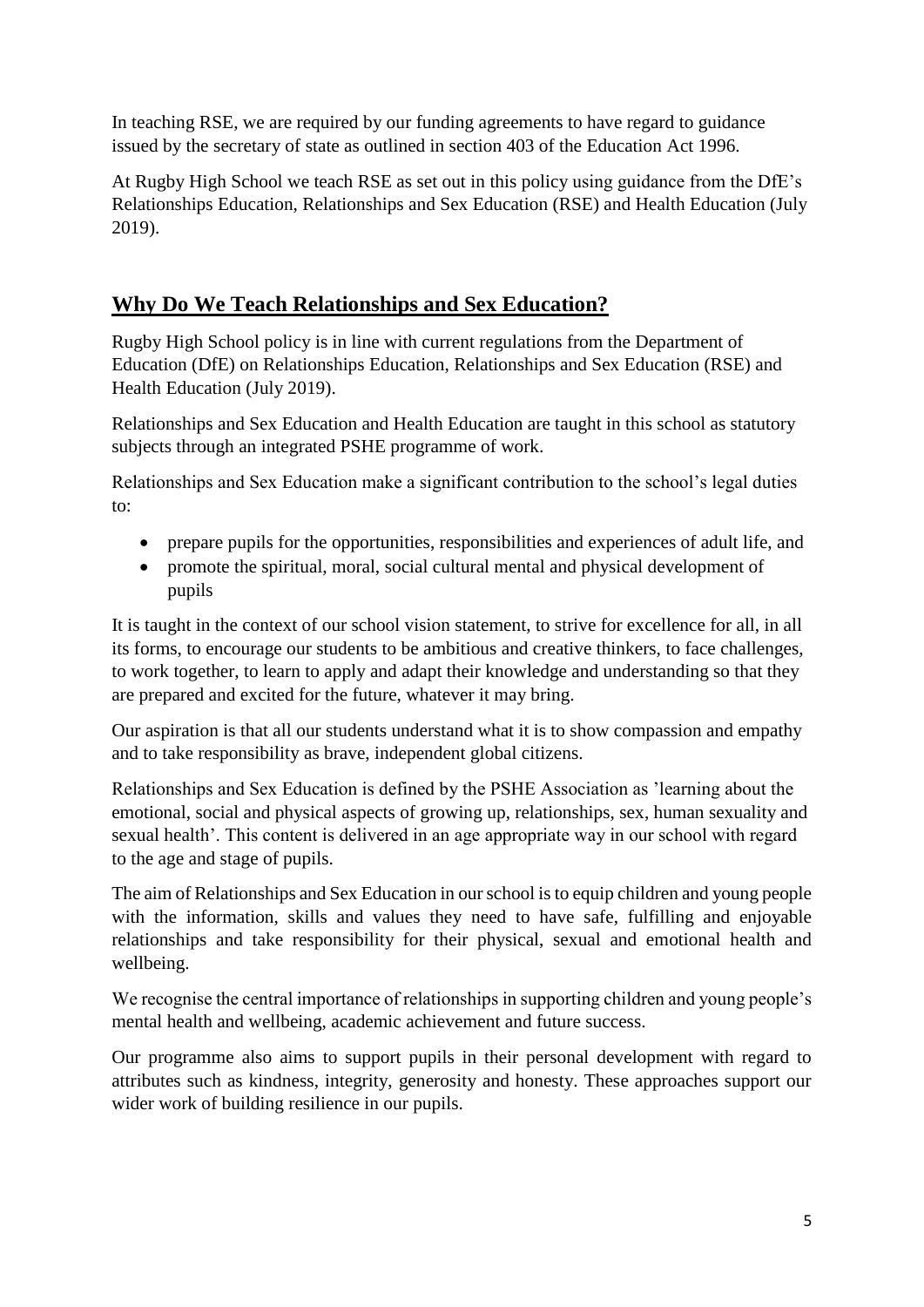We focus on attitudes, values, and skills as well as knowledge and understanding. This will include developing self-esteem, the skills to manage relationships and most importantly impart the knowledge and awareness to keep pupils safe in all their relationships.

Research has shown that young people who feel good about themselves, and are knowledgeable and confident about relationships and sex, are more likely to be discerning in their relationships and sexual behaviours and to have fulfilling relationships.

As a school we recognise the impact of social media, the media and the digital world on our children and young people. We aim to deliver an RSE programme that recognises and addresses this to ensure that pupils know how to keep themselves and their personal information safe.

## **Curriculum Content**

The DfE recognises 5 elements to Relationships and Sex Education. These are:

- Families
- Respectful relationships including friendships
- Online and media
- Being safe
- Intimate and sexual relationships, including sexual health

They further outline 8 elements to Health Education which include:

- Mental Health
- Internet safety and harm
- Physical health and fitness
- Healthy eating
- Drugs, alcohol and tobacco
- Health and prevention
- Basic First Aid
- Changing adolescent body

Pupils will cover all of these elements across the Key Stages as and when appropriate for their age. These will be delivered at Key Stage 3 during timetabled PSHE sessions, during drop down days for Key Stage 4 and as part of timetabled PSHE sessions for Key Stage 5. Some topics will be covered in every year, with enhanced detail for older pupils, while others may only be covered in 2- or 3-year patterns. Furthermore, some of the topics will be covered as part of the National Curriculum in Food and Nutrition, IT, PE and Science.

Some elements of sex education are statutory.

Learning about 'the changing adolescent body' is part of statutory Health Education.

National Curriculum Science is also statutory. At Key Stage 3 and 4 this includes teaching about reproduction in humans, for example the structure and function of the male and female reproductive systems, menstrual cycles, gametes, fertilisation, gestation, birth and HIV/AIDS.

During Key Stage 3 students learn through National Curriculum Science: reproduction in humans (as an example of a mammal) including male and female reproductive systems, the menstrual cycle, gametes, fertilisation and gestation and birth.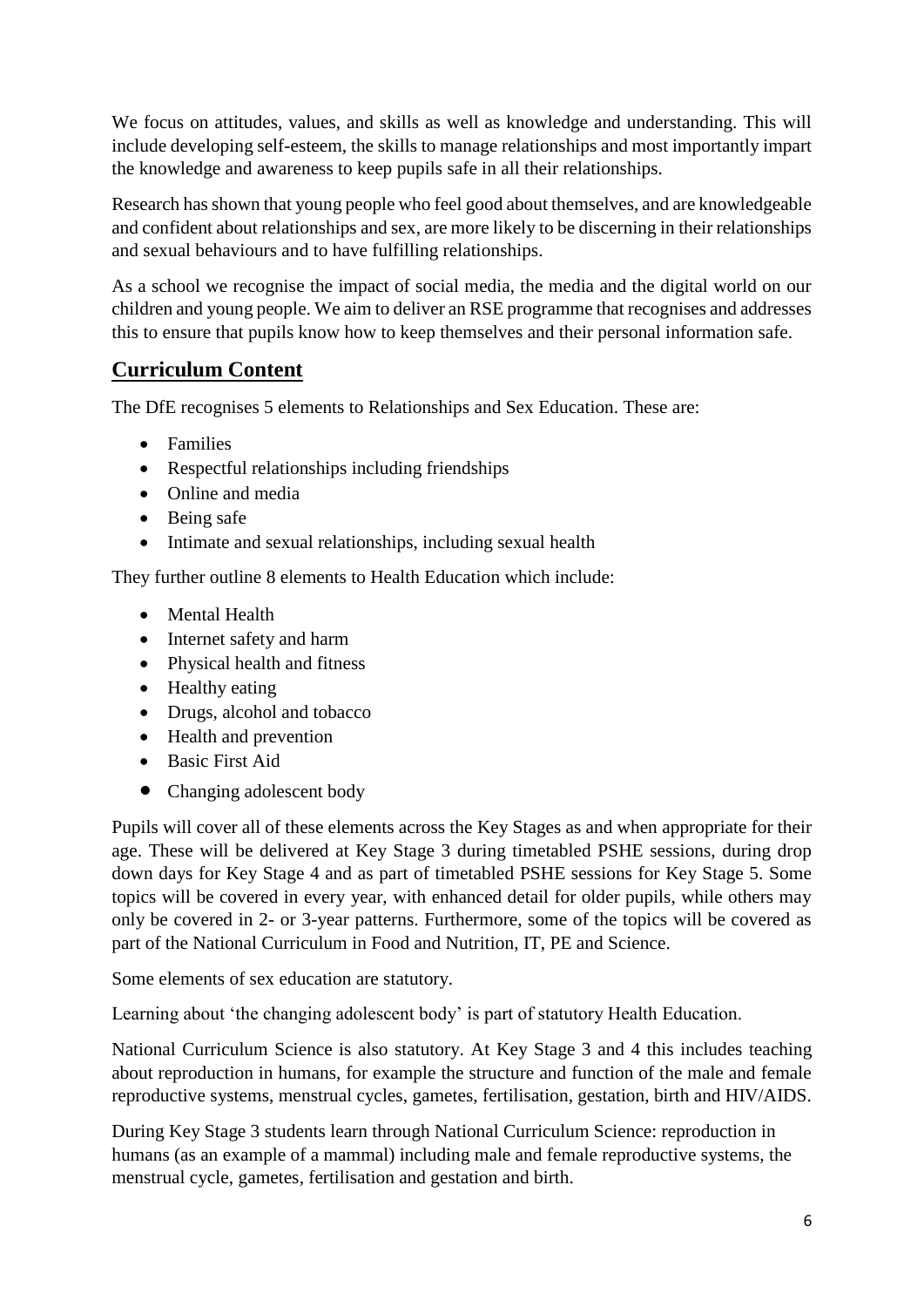During Key Stage 4 students learn through National Curriculum Science: communicable diseases, hormones in human reproduction, hormonal and non-hormonal methods of contraception, sex determination in humans and gametes as specialised cells.

See Appendix 1: PSHE Outcomes Progression Framework to see when lessons will be delivered to Rugby High School pupils.

# **Equality**

This school delivers RSE with regards to the Equality Act 2010 and observance of the protected characteristics of age, sex, race, disability, religion or belief, gender reassignment, pregnancy or maternity, marriage or civil partnership and sexual orientation. We recognise that children have varying needs regarding RSE depending on their circumstances and background. The school believes that all people should have access to RSE that is relevant to their particular needs. To achieve this, the school's approach to RSE will take account of:

- Girls tend to have a greater access to RSE than boys through the media and at home. Despite only have boys in Sixth Form we shall be proactive in combating sexism, misogyny, sexualised behaviour and sexist bullying. We will foster healthy and respectful peer-to-peer communication and behaviour between boys and girls.
- Some pupils may have learning, emotional or behavioural difficulties, or special educational needs or disabilities (SEND) that result in particular RSE needs at times which we will support. We will ensure that RSE is accessible to all pupils through high quality teaching that is differentiated and personalised. We will also be mindful of preparing for adulthood outcomes as set out in the SEND code of practice when teaching these subjects to those with SEND.
- Different ethnic, cultural and religious groups may have different attitudes and beliefs with regard to RSE. The school will consult pupils and parents/carers about their needs, take account of their views and promote respect for and understanding of the views of different ethnic, cultural and religious groups in line with safeguarding and school's statutory duty to keep pupils safe and deliver certain elements of the statutory RSE curriculum.
- Some of our pupils will be or will go on to define themselves as Lesbian, Gay, Bisexual or Trans (LGBT). Some pupils may have LGBT parents/carers, brothers or sisters, other family members and/or friends. All our pupils will meet and work with LGBT people both now and in the future. Our approach to RSE will reflect this and teaching will be sensitive and age appropriate both in content and approach. This content will be integrated into the programme rather than as a stand-alone lesson or unit. Though there is also a series of lessons to highlight the history of the LGBT Movement. We actively tackle homophobic bullying.
- We recognise that our pupils may come from a variety of family situations and home backgrounds. We will take care to ensure that there is no stigmatisation of children based on their home circumstances and deliver the curriculum sensitively and inclusively.

# **Provision**

The provision of the RSE and HE programme is delivered via the following methods: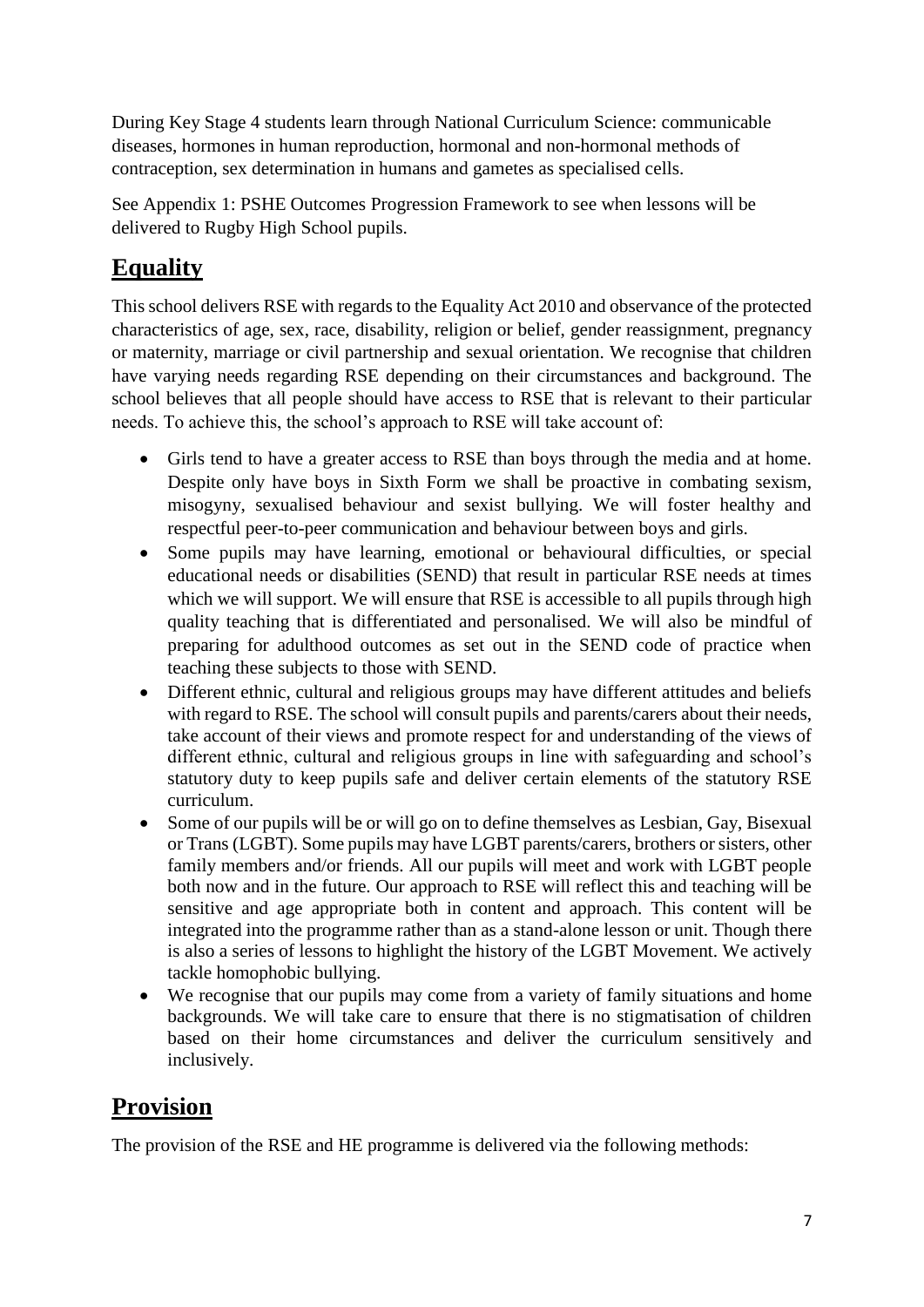- 1. This school has a caring ethos that models and supports positive relationships between all members of the school community.
- 2. Within the taught, age-appropriate, RSE programme within Personal Social and Health Education (PSHE).
- 3. Within Science as stipulated by the National Curriculum and/or as negotiated with the Head of PSHE.
- 4. Through other curriculum areas for example Drama, English etc.
- 5. Through assemblies.
- 6. Through pastoral support.
- 7. By the provision of appropriate leaflets and other information sources.
- 8. Via targeted intervention, where appropriate, with vulnerable individuals.
- 9. Delivery in response to incidents.

## **Teaching Methods, Resources, Training and Monitoring**

All the following elements of teaching methods, resources, training and monitoring are essential elements in providing quality RSE. See Appendix 2: PSHE Outcomes Progression Framework breakdown year by year to see what we expect pupils to learn in PSHE.

#### **A Safe Learning Environment**

In order for PSHE or RSE to be conducted safely the following will be in place:

- Group agreements or ground rules are negotiated, explained and referred to wherever appropriate.
- No one in the classroom will be expected to answer a personal question.
- Distancing techniques such as the use of scenarios, will be used to help to keep pupils safe. There will be no need for anyone to discuss their own personal issues.
- Confidentiality will be clearly explained. Pupils will understand how disclosures will be handled.
- Pupils will be expected to engage and listen during lessons; however, it is accepted that sometimes it is inappropriate for them to be expected to take part in the discussion.
- In most cases, the correct names for body parts will be used.
- The meanings of words will be explained in a sensible and factual way.
- Care will be taken not to use materials or approaches that may trigger trauma or distress. Pupils at risk will be identified and arrangements made for them to access the learning in a comfortable way.
- Signposting to sources of support when dealing with sensitive issues.

## **Teaching and Learning Methods**

Teaching and learning best practice will be applied. Active learning methods that support participation and encourage reflection will be used including group work, talking, negotiation and using thinking skills.

#### **Asking and Answering Questions**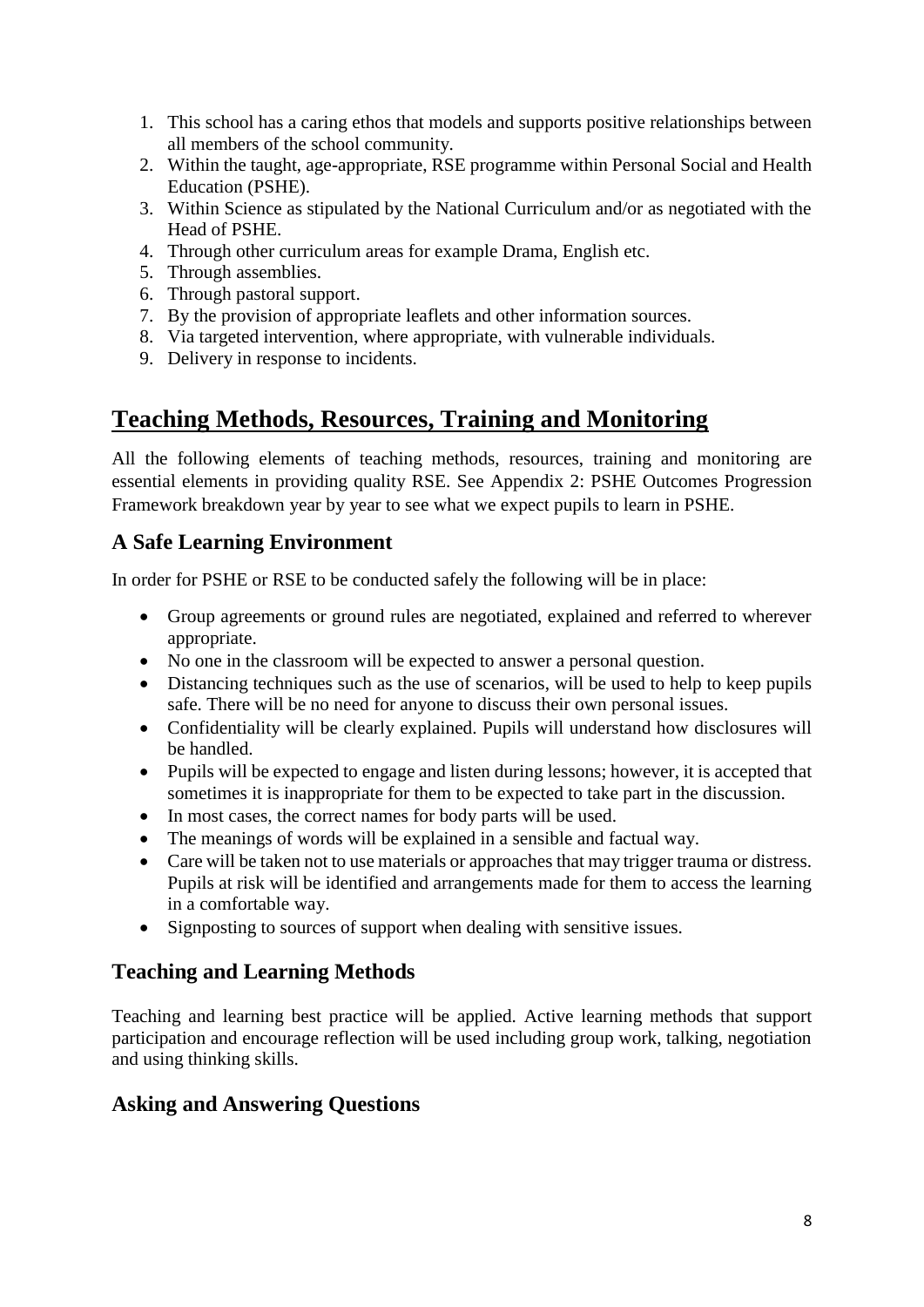We recognise that where young people's questions go unanswered they may turn to inappropriate sources of information. Therefore teachers will attempt to answer pupils' questions and concerns in a sensitive, age and development appropriate manner.

Individual teachers will use their skill and discretion in these situations, and if necessary, refer to the Head of PSHE for advice and support.

Teachers will apply the following principles:

- 1. Clear guidance will be established about what is appropriate and inappropriate in a whole class setting - group agreement/ground rules will help to achieve this.
- 2. If a pupil's question is inappropriate to address the whole class, the teacher will acknowledge the question and attend to it later on an individual basis.
- 3. Personal questions should be referred to the ground rules/group agreement.
- 4. Teachers will set the tone by speaking in a matter-of-fact way and ensuring that pupil's discuss issues in a way which encourages thoughtful participation.
- 5. If a teacher is concerned that a pupil is at risk in any way, including sexual abuse or exploitation, the usual safeguarding procedures will be followed.

## **Confidentiality**

Teachers cannot offer unconditional confidentiality. There are occasions when teachers have to exercise their discretion and professional judgement when confronted with an issue where they feel there is cause for concern and must follow the guidelines in the Child Protection Policy.

In a case where a member of staff learns from a student under the age of 16, that they are contemplating or having sexual intercourse:

- The teacher should approach the student sensitively on an individual basis to share their concerns and if necessary discuss further. The young person will be persuaded, wherever possible, to talk to their parent/carer and if necessary to seek medical advice
- Child Protection issues will be considered, and referred if necessary to the person responsible for Child Protection under the schools procedures (see Child Protection Policy)
- The young person will be encouraged to access services from a health professional e.g. school nurse where they can access information about contraception and sexual health issues.

In any case where Child Protection procedures are followed, the teacher will ensure that the student understands that if confidentiality has to be broken, they will be informed first wherever possible. Health professionals in school are bound by their codes of conduct in a one-to-one situation with an individual student, but in a classroom situation they must following the school's policy.

## **Visitors**

A visitor can enrich, but not replace, the RSE curriculum. Care is taken to ensure that the visitor's contribution fits with our planned programme of work and policy, and that the content is age appropriate and accessible for the pupils. It is particularly useful when visitors have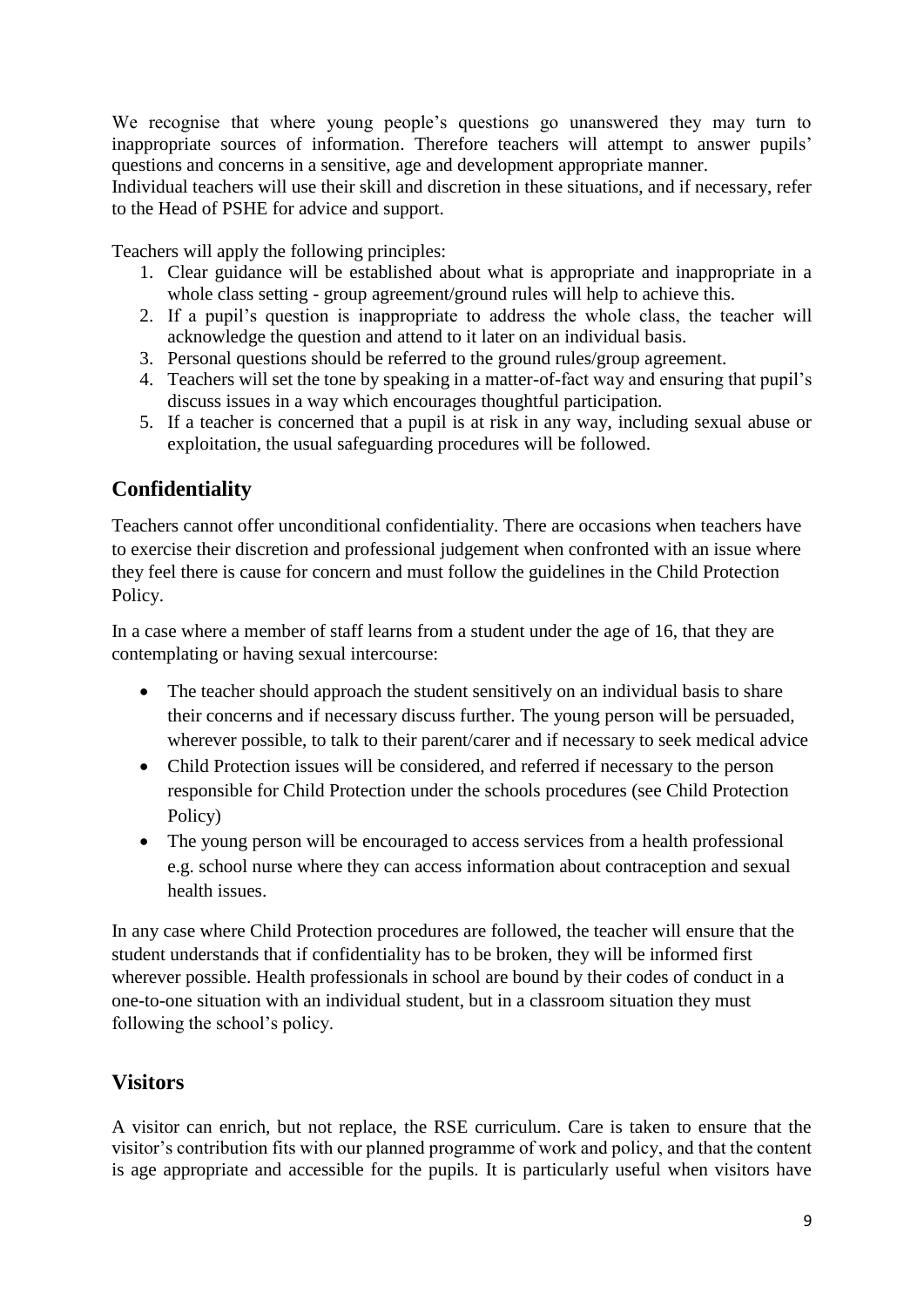expertise and/or provide a service to pupils. Please see the External Contributors Policy for the best practice in this context.

#### **Resources**

Teaching resources will be selected on the basis of their appropriateness to pupils and their impact. Care will be taken not to use materials or have discussions that could be 'instructional' e.g. regarding self-harm. All resources will be created by the Head of PSHE but teaching staff may choose to find further resources for the delivery of the lessons at their discretion. These should be age appropriate and in line with the provision of the content expected.

## **Continuity, Progression and Assessment**

Our school has the same high standards of the quality of pupils learning in RSE as in other curriculum areas. RSE is delivered through a sequenced planned programme of work. Continuity and progression is generated through the adoption of a whole school approach to the planning and delivery of outcomes covering knowledge, skills and understanding. The curriculum is informed by needs assessment of pupils existing knowledge, experience and understanding.

The elements of RSE that form part of the Science curriculum are assessed in accordance with the requirements of the National Curriculum.

## **Personnel and Training**

The Head of PSHE is regularly trained and updated in this fast-moving subject area. They are responsible for RSE.

RSE is delivered by a variety of teachers with appropriate support from the Head of PSHE. There may be times when the Head of PSHE steps in to teach some of the RSE content if a teacher feels uncomfortable delivering such sessions. The school is committed to ensuring that everyone involved with teaching, or supporting the teaching of RSE receives appropriate and ongoing professional development in order to maintain a whole school consistency and high standards for the children/young people in our care.

All new staff will receive a copy of the RSE policy.

## **Parental engagement in RSE and right to withdrawal**

We recognise the prime role of parents/carers in the development of their child's understanding about relationships and sex. We work in active partnership with parents/carers in the development and review of RSE.

The school ensure that parents/carers are: made aware of the school's approach and rationale for RSE through the policy; involved in the review of the RSE policy; made aware of the school's PSHE curriculum; and encourage them to support their child in learning at home through shared learning activities, if appropriate.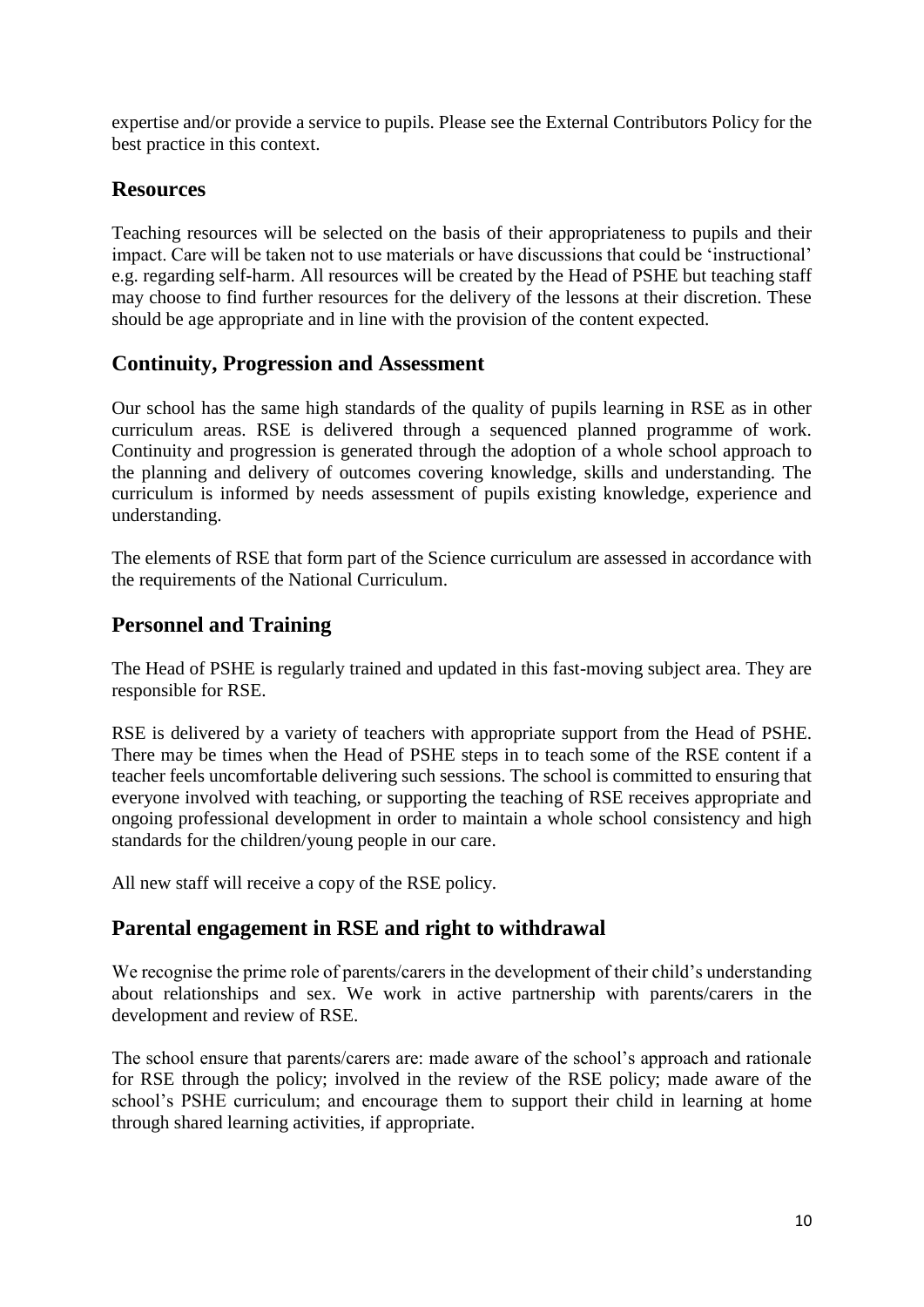Parents/carers have a legal right to withdraw their children from dedicated sex education lessons delivered outside the Science curriculum. They do not have a right to withdraw their children from those aspects of RSE that are taught in National Curriculum Science. Parents/carers will be informed of this right prior to the teaching of the RSE elements of the PSHE provision so that they can contact the school to inform us of their decision.

If a parent/carer has any concerns about the RSE provision, we will take time to address their concerns and allay any fears they may have. If parents/carers decide to withdraw their child, we shall work with them and their child to explore possible alternative provision. In the event of a request to withdraw we will document this process and ensure a record is kept.

Once a student is three terms away from their sixteenth birthday they have a right to receive sex education rather than be withdrawn. Where this is the case we will make arrangements to provide them with sex education during one of those terms.

See Appendix 3: letter to parents/carers informing of their right to withdraw sent out on ParentMail.

#### **Roles and Responsibilities**

#### **The governing board**

The governing board will approve the RSE policy, and hold the headteacher to account for its implementation.

#### **The headteacher**

The headteacher is responsible for ensuring that RSE is taught consistently across the school.

#### **The Head of PSHE**

The Head of PSHE is responsible for updating the PSHE Schemes of Work to maintain standard of teaching and ensure adherence to the DfE policies on RSE and PSHE. They will also manage requests to withdraw pupils from components of RSE.

#### **Staff**

Staff are responsible for:

- $\triangleright$  Delivering RSE in a sensitive way
- $\triangleright$  Modelling positive attitudes to RSE
- $\triangleright$  Monitoring progress
- $\triangleright$  Responding to the needs of individual pupils
- $\triangleright$  Responding appropriately to pupils whose parents wish them to be withdrawn from components of RSE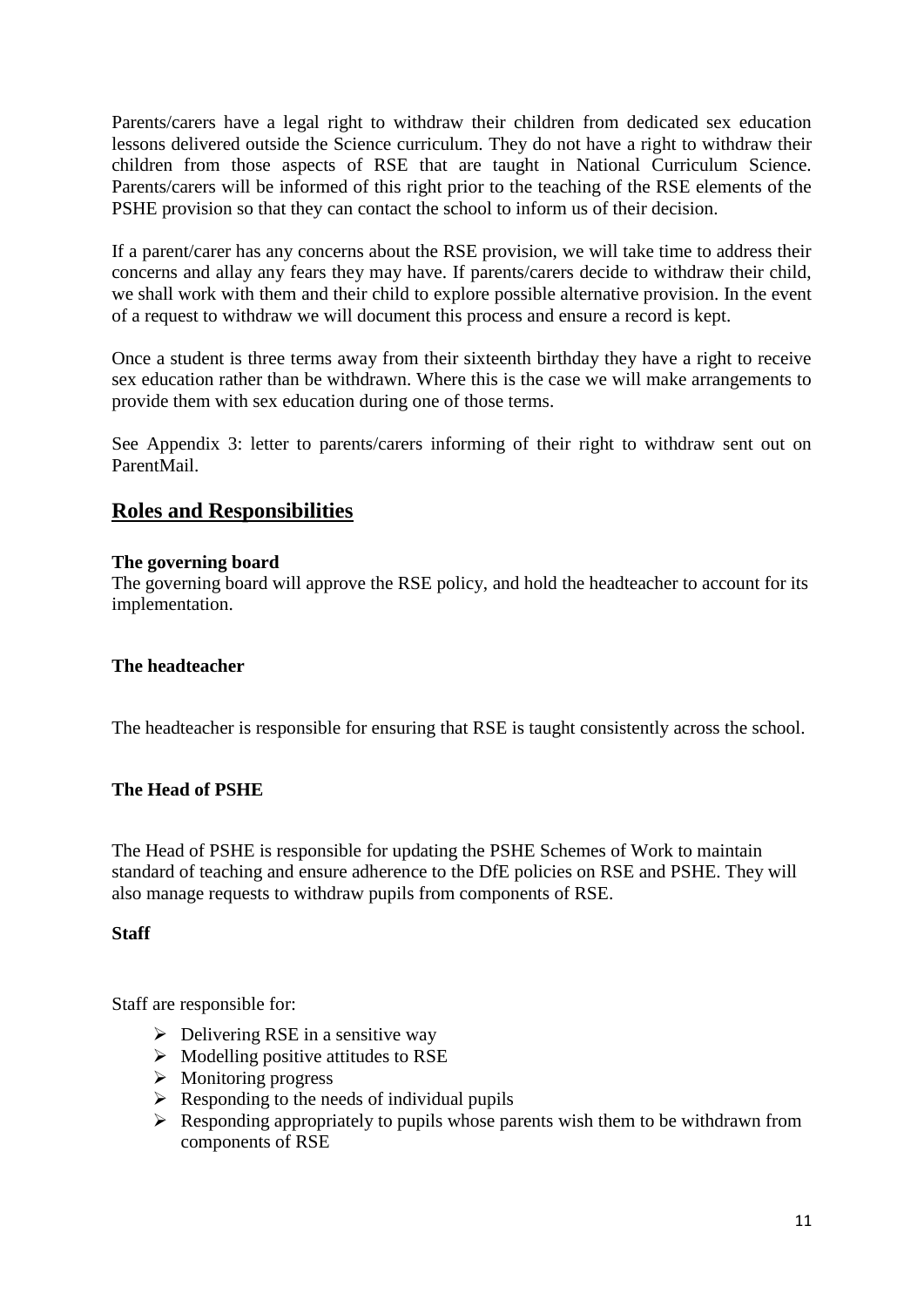Staff do not have the right to opt out of teaching RSE. Staff who have concerns about teaching RSE are encouraged to discuss this with the headteacher.

#### **Pupils**

Pupils are expected to engage fully in RSE and, when discussing issues related to RSE, treat others with respect and sensitivity.

## **Impact**

#### **Monitoring and Evaluation**

The programme is regularly monitored and evaluated by the Head of PSHE to ensure impact. This takes place through a variety of methods, including learning walks, observation, scrutiny of annotated lesson plans, and pupil feedback. The views of the pupils and teachers who deliver the programme, will be used to make changes and improvements to the programme on an ongoing basis.

PSHE staff receive the same teaching and learning monitoring and support as other subjects. The Head of PSHE will be afforded this time in order to carry out this process.

#### **Consultation, Policy Development and Review**

In order for everyone to be consulted effectively, it may be necessary to ensure that governors and parents receive awareness training and/or information about RSE on occasions.

This policy document was produced in consultation with the entire school community, including pupils, parents, school staff, governors and any other appropriate stakeholders. This policy has been approved by governors. This document is freely available to the entire school community. It has also been made available on the school website.

It will be reviewed on a biannual basis.

Review date………………………

Signed…………………………………………………………………. Chair of Governors

Date………………………………….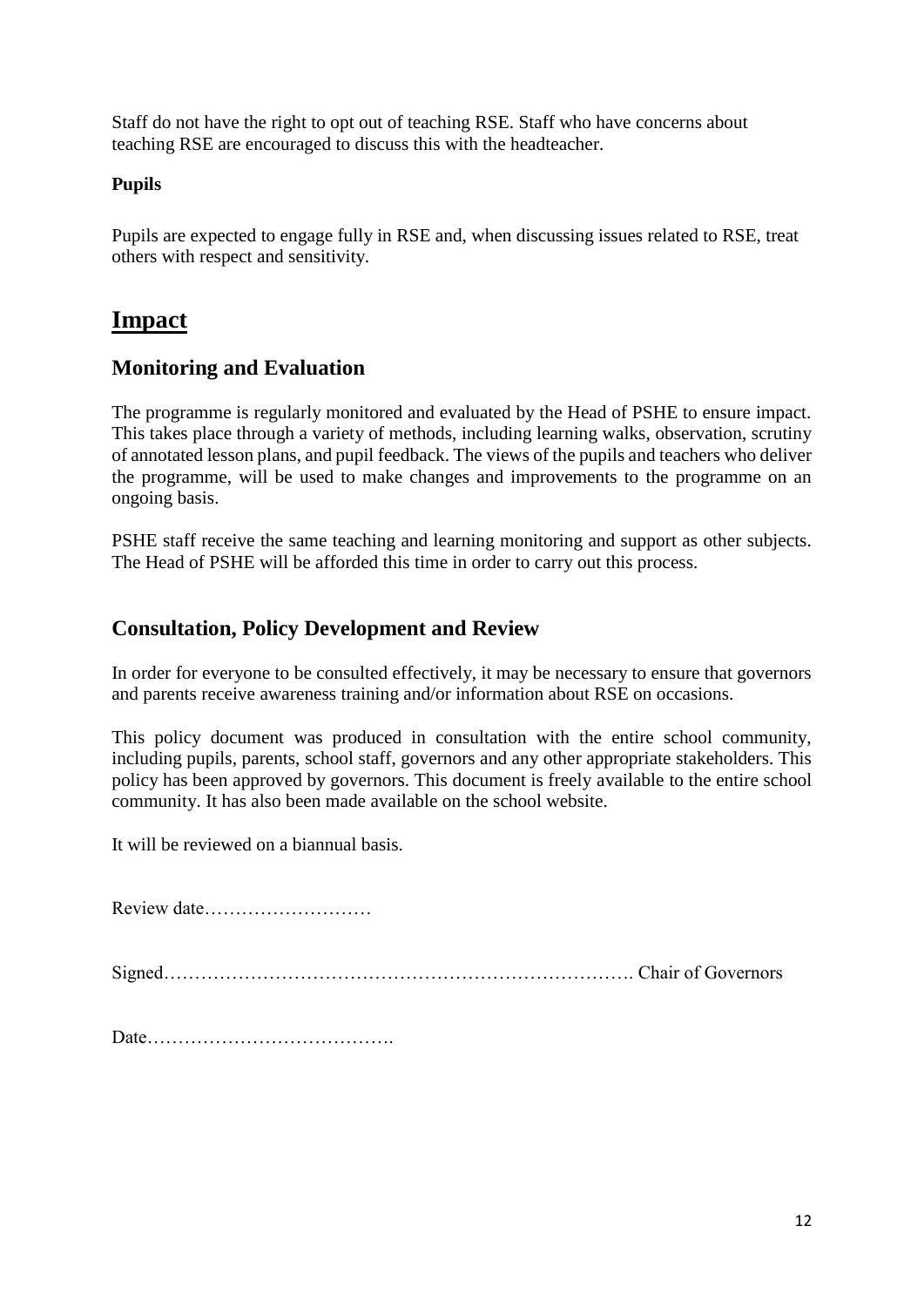## **Policy Links:**

PSHE Drugs Education Safeguarding **Confidentiality** Science External Contributors Anti-Bullying Emotional Health and Well-Being TLA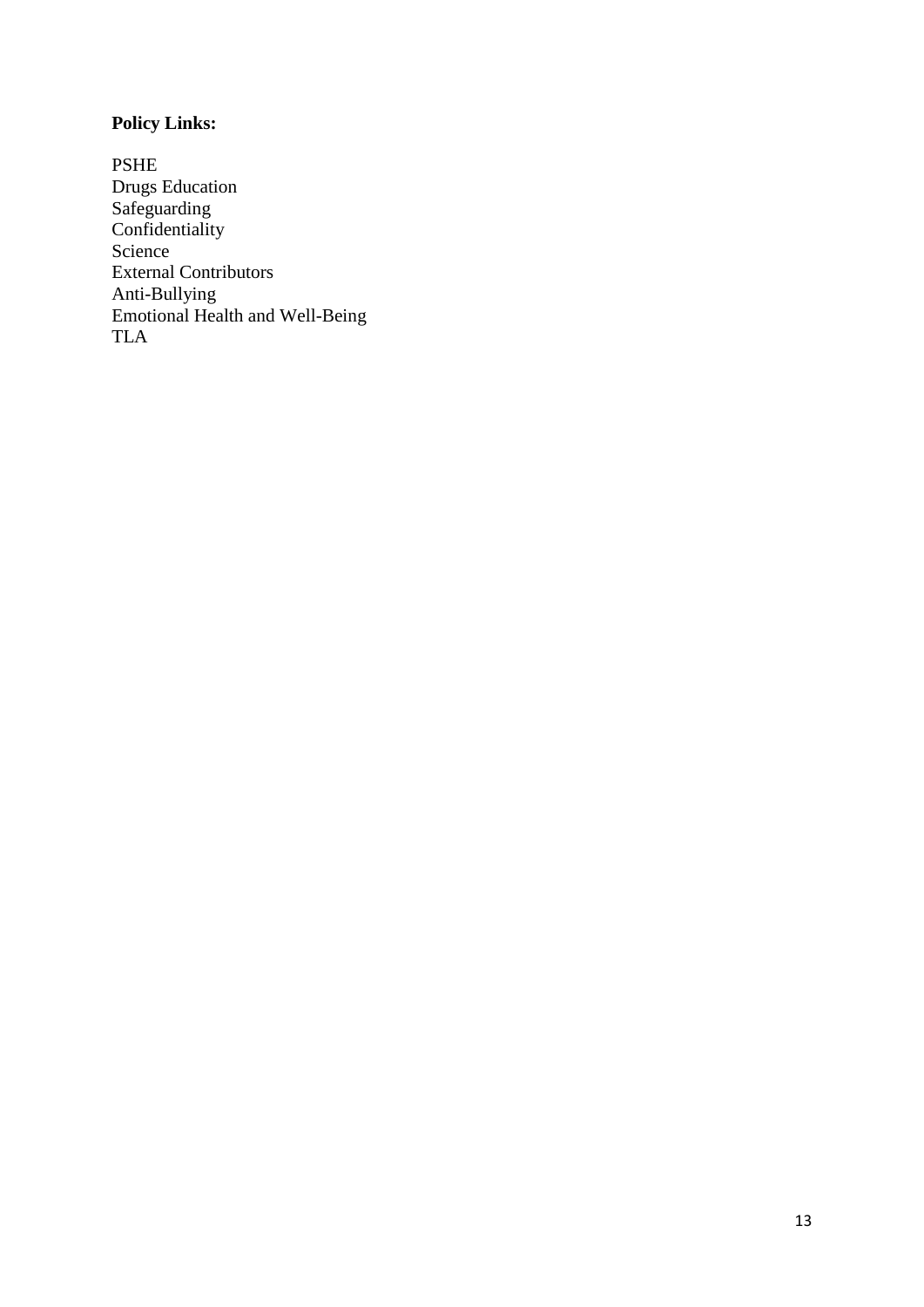## **Appendix 1: PSHE Outcomes Progression Framework**

| <b>Theme</b>                    | <b>Pupils should know</b>                                                             | Code            | <b>Y7</b>     | Y8            | Y9     | Y10 | <b>Y11</b> | <b>Y12</b><br>/13 |
|---------------------------------|---------------------------------------------------------------------------------------|-----------------|---------------|---------------|--------|-----|------------|-------------------|
|                                 | <b>Relationships Education</b>                                                        |                 |               |               |        |     |            |                   |
|                                 | That there are different types of                                                     | RE1             | 7,8           | 17,           | $19-$  | LM  |            |                   |
|                                 | committed stable relationships                                                        |                 | LM            | 18            | 28     |     |            |                   |
|                                 | How these relationships might contribute                                              | RE <sub>2</sub> | 7,8           | $16-$         | 24,    |     |            |                   |
|                                 | to human happiness and their importance                                               |                 |               | 18            | 25     |     |            |                   |
|                                 | for bringing up children                                                              |                 |               |               |        |     |            |                   |
|                                 | What marriage is, including their legal                                               | RE3             |               | $16-$         |        |     |            |                   |
|                                 | status, e.g. that marriage carries legal                                              |                 |               | 18            |        |     |            |                   |
|                                 | rights and protections not available to                                               |                 |               |               |        |     |            |                   |
|                                 | couples who are cohabiting or who have                                                |                 |               |               |        |     |            |                   |
|                                 | married, for example, in an unregistered                                              |                 |               |               |        |     |            |                   |
|                                 | religious ceremony                                                                    |                 |               |               |        |     |            |                   |
|                                 | Why marriage is an important relationships                                            | RE4             |               | $16 -$        | 19     |     |            |                   |
|                                 | choice for many couples and why it must                                               |                 |               | 18            |        |     |            |                   |
|                                 | be freely entered into                                                                |                 |               |               |        |     |            |                   |
| Families                        | The characteristics and legal status of                                               | RE5             | 8             | $16-$         |        |     |            |                   |
|                                 | other types of long-term relationships                                                |                 |               | 18,           |        |     |            |                   |
|                                 |                                                                                       |                 |               | $22 -$        |        |     |            |                   |
|                                 |                                                                                       |                 |               | 23            |        |     |            |                   |
|                                 |                                                                                       | RE6             |               | $15 -$        | $24 -$ |     |            |                   |
|                                 | The roles and responsibilities of parents<br>with respect to raising of children,     |                 |               | 18            | 25     |     |            |                   |
|                                 | including the characteristics of successful                                           |                 |               |               |        |     |            |                   |
|                                 |                                                                                       |                 |               |               |        |     |            |                   |
|                                 | parenting<br>How to: determine whether other children,                                | RE7             | $7-$          |               | $10-$  | LM  |            | $\sqrt{ }$        |
|                                 | adults or sources of information are                                                  |                 |               | $13 -$        |        |     | WB         |                   |
|                                 |                                                                                       |                 | 10,<br>$21 -$ | 15,<br>$17 -$ | 17     |     |            |                   |
|                                 | trustworthy: judge when a family, friend,<br>intimate or other relationship is unsafe |                 | 23            |               |        |     |            |                   |
|                                 | (and to recognise this in others'                                                     |                 |               | 19,           |        |     |            |                   |
|                                 |                                                                                       |                 |               | 21            |        |     |            |                   |
|                                 | relationships); and, how to seek help or                                              |                 |               |               |        |     |            |                   |
|                                 | advice, including reporting concerns about<br>others, if needed.                      |                 |               |               |        |     |            |                   |
|                                 | The characteristics of positive and healthy                                           | RE8             | 7,            | $13 -$        | $18 -$ | LM  | <b>WB</b>  | $\sqrt{ }$        |
|                                 | friendships (in all contexts, including                                               |                 | 8,            | 18            | 22     |     |            |                   |
|                                 | online) including trust, respect, honesty,                                            |                 | 22            |               |        |     |            |                   |
|                                 | kindness, generosity, boundaries, privacy,                                            |                 |               |               |        |     |            |                   |
|                                 | consent and the management of conflict,                                               |                 |               |               |        |     |            |                   |
|                                 | reconciliation and ending relationships.                                              |                 |               |               |        |     |            |                   |
|                                 | This includes different (non-sexual) types                                            |                 |               |               |        |     |            |                   |
| friendships                     | of relationship.                                                                      |                 |               |               |        |     |            |                   |
|                                 | Practical steps they can take in a range of                                           | RE9             | 7,8           | $13 -$        | $18 -$ | LM  | <b>WB</b>  |                   |
|                                 | different contexts to improve or support                                              |                 |               | 18            | 28     |     |            |                   |
| uding                           | respectful relationships                                                              |                 |               |               |        |     |            |                   |
| Respectful relationships<br>ncl | How stereotypes, in particular stereotypes                                            | <b>RE10</b>     | $16 -$        | $17 -$        | $18 -$ |     |            | V                 |
|                                 | based on sex, gender, race, religion, sexual                                          |                 | 20            | 18            | 19     |     |            |                   |
|                                 | orientation or disability, can cause damage                                           |                 |               |               |        |     |            |                   |
|                                 | (e.g. how they might normalise non-                                                   |                 |               |               |        |     |            |                   |
|                                 |                                                                                       |                 |               |               |        |     |            |                   |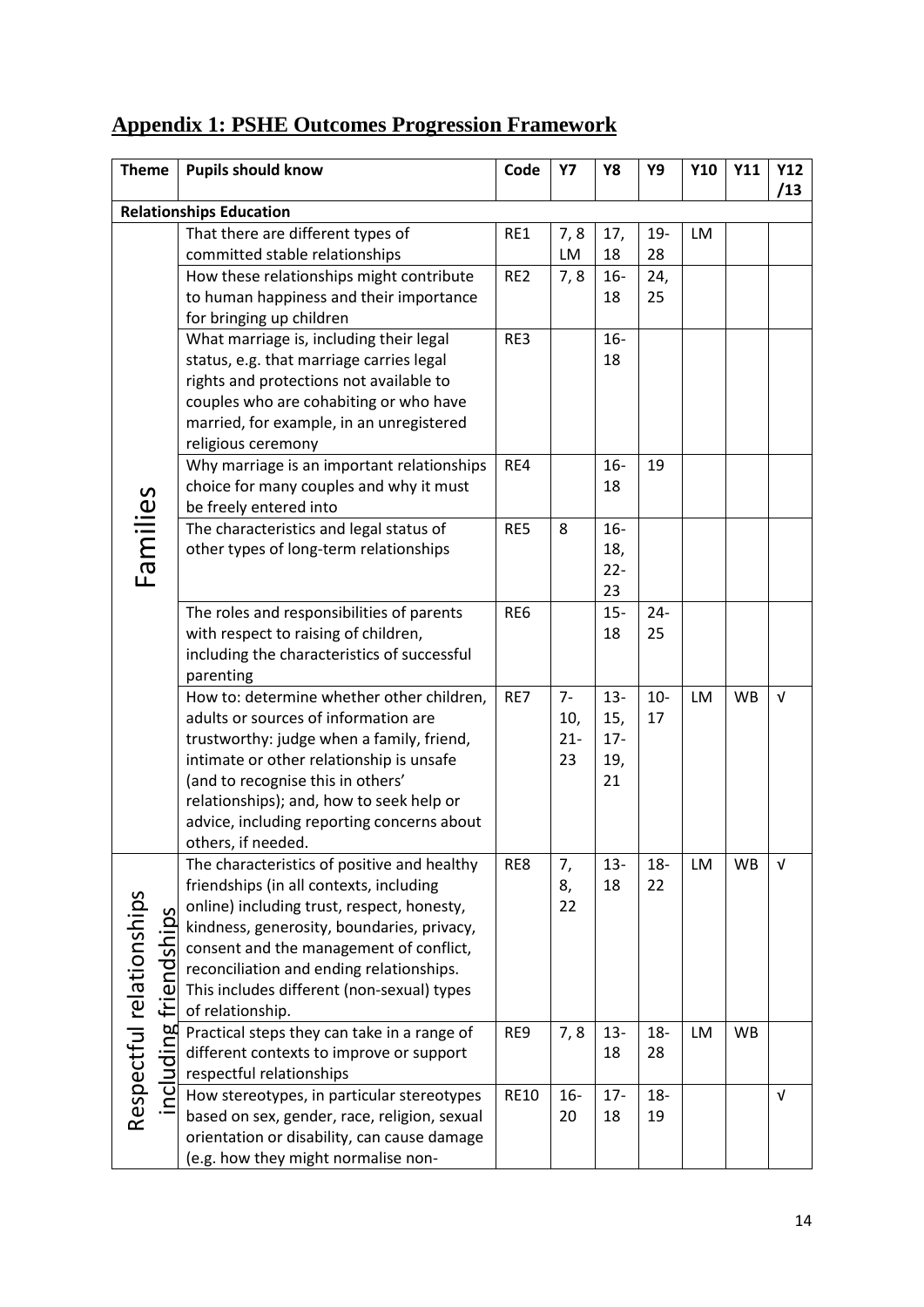|               | consensual behaviour or encourage             |             |                        |                        |        |                        |           |                        |
|---------------|-----------------------------------------------|-------------|------------------------|------------------------|--------|------------------------|-----------|------------------------|
|               | prejudice)                                    |             |                        |                        |        |                        |           |                        |
|               | That in school and in wider society they      | <b>RE11</b> | $16-$                  | $13 -$                 | $26 -$ | LM                     | <b>WB</b> | $\sqrt{ }$             |
|               | can expect to be treated with respect by      |             | 20,                    | 15,                    | 28     |                        |           |                        |
|               | others, and that in turn they should show     |             | 29                     | $17 -$                 |        |                        |           |                        |
|               | due respect to others, including people in    |             |                        | 18                     |        |                        |           |                        |
|               | positions of authority and due tolerance of   |             |                        |                        |        |                        |           |                        |
|               | other people's beliefs                        |             |                        |                        |        |                        |           |                        |
|               | About different types of bullying (including  | <b>RE12</b> | 9-                     | $11 -$                 | 15,    | <b>LM</b>              |           | $\sqrt{ }$             |
|               | cyberbullying), the impact of bullying,       |             | 11                     | 14,                    | 20     |                        |           |                        |
|               | responsibilities of bystanders to report      |             | LM                     | 21                     |        |                        |           |                        |
|               | bullying and how and where to get help        |             |                        |                        |        |                        |           |                        |
|               | That some types of behaviour within           | <b>RE13</b> |                        | $17 -$                 | $31 -$ | <b>LM</b>              |           |                        |
|               | relationships are criminal, including violent |             |                        | 21                     | 33     |                        |           |                        |
|               | behaviour and coercive control (link to       |             |                        |                        |        |                        |           |                        |
|               | domestic abuse and peer on peer abuse)        |             |                        |                        |        |                        |           |                        |
|               | What constitutes sexual harassment and        | <b>RE14</b> | 20                     | $17 -$                 | $18 -$ | <b>LM</b>              |           | <b>BC</b>              |
|               |                                               |             |                        | 21                     | 21     |                        |           |                        |
|               | sexual violence and why these are always      |             |                        |                        |        |                        |           |                        |
|               | unacceptable                                  |             |                        |                        |        |                        |           |                        |
|               | The legal rights and responsibilities         | <b>RE15</b> | $16-$                  | 29                     | $26 -$ |                        |           |                        |
|               | regarding equality (particularly with         |             | 20                     |                        | 28     |                        |           |                        |
|               | reference to the protected characteristics    |             |                        |                        |        |                        |           |                        |
|               | as defined in the Equality Act 2010) and      |             |                        |                        |        |                        |           |                        |
|               | that everyone is unique and equal             |             |                        |                        |        |                        |           |                        |
|               | Their rights, responsibilities and            | <b>RE16</b> | 9,                     | $\mathsf{I}\mathsf{T}$ | 15     | LM                     | <b>WB</b> | $\mathsf{I}\mathsf{T}$ |
|               | opportunities online, including that the      |             | 10                     |                        | IT     | IT                     | IT        |                        |
|               | same expectations of behaviour apply in all   |             | IT                     |                        |        |                        |           |                        |
|               | contexts, including online                    |             |                        |                        |        |                        |           |                        |
|               | About online risks, including that any        | <b>RE17</b> | $\mathsf{I}\mathsf{T}$ | 19,                    | 15,    | LM                     | <b>WB</b> | $\mathsf{I}\mathsf{T}$ |
|               | material someone provides to another has      |             |                        | 20                     | 17     | $\mathsf{I}\mathsf{T}$ | IT        |                        |
|               | the potential to be shared online and the     |             |                        | IT                     | IT     |                        |           |                        |
|               | difficulty of removing potentially            |             |                        |                        |        |                        |           |                        |
|               | compromising materials placed online          |             |                        |                        |        |                        |           |                        |
|               | Not to provide material to others that they   | <b>RE18</b> | IT                     | 19,                    | 15,    | LM                     | IT        | IT                     |
|               | would not want shared further and not to      |             |                        | 20                     | 17     | $\mathsf{I}\mathsf{T}$ |           |                        |
|               | share personal materials which is sent to     |             |                        | $\mathsf{I}\mathsf{T}$ | IT     |                        |           |                        |
|               | them                                          |             |                        |                        |        |                        |           |                        |
|               | What to do and where to get support to        | <b>RE19</b> | IT                     | 21                     | 15,    | $\mathsf{I}\mathsf{T}$ | IT        | IT                     |
|               | report material or manage issues online       |             |                        | IT                     | 17     |                        |           |                        |
|               |                                               |             |                        |                        | IT     |                        |           |                        |
| Online and me | The impact of viewing harmful content         | <b>RE20</b> |                        |                        | 17,    | <b>LM</b>              |           |                        |
|               |                                               |             |                        |                        | 19,    |                        |           |                        |
|               |                                               |             |                        |                        | 20     |                        |           |                        |
|               | That specifically sexually explicit material  | <b>RE21</b> |                        | 19,                    | $18-$  | LM                     | <b>WB</b> |                        |
|               | e.g. pornography presents a distorted         |             |                        | 20                     | 21     |                        |           |                        |
|               | picture of sexual behaviours, can damage      |             |                        |                        |        |                        |           |                        |
|               | the way people see themselves in relation     |             |                        |                        |        |                        |           |                        |
|               | to others and negatively affect how they      |             |                        |                        |        |                        |           |                        |
|               | behave towards sexual partners                |             |                        |                        |        |                        |           |                        |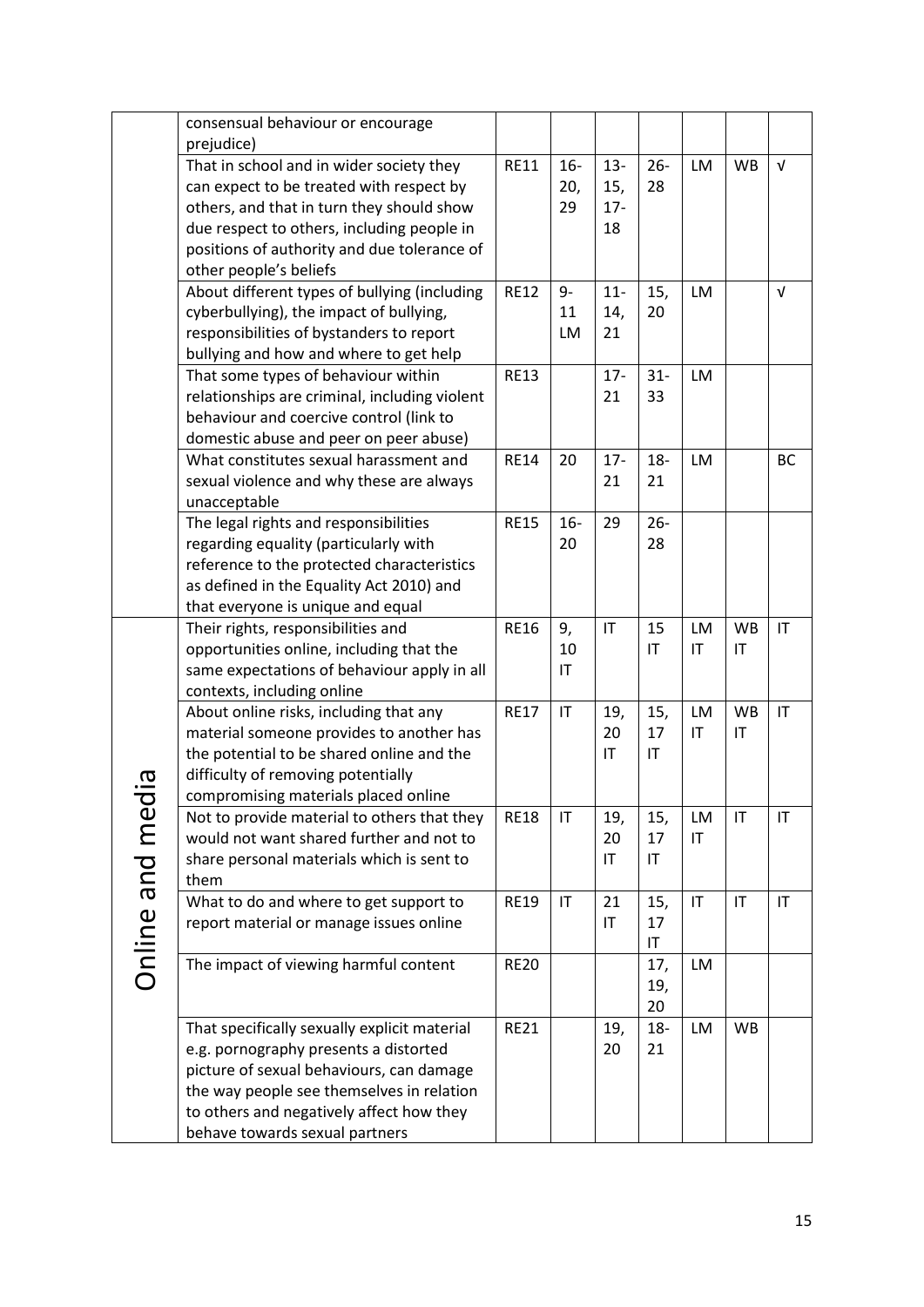|                                 | That sharing and viewing indecent images                                         | <b>RE22</b> | IT  | $\mathsf{I}\mathsf{T}$ | 15,       | LM                     | $\mathsf{I}\mathsf{T}$ | $\mathsf{I}\mathsf{T}$ |
|---------------------------------|----------------------------------------------------------------------------------|-------------|-----|------------------------|-----------|------------------------|------------------------|------------------------|
|                                 | of children (including those created by                                          |             |     |                        | 17,       | $\mathsf{I}\mathsf{T}$ |                        |                        |
|                                 | children) is a criminal offence which carries                                    |             |     |                        | 20        |                        |                        |                        |
|                                 | severe penalties including jail                                                  |             |     |                        | IT        |                        |                        |                        |
|                                 | How information and data is generated,                                           | <b>RE23</b> |     |                        | 15        |                        |                        |                        |
|                                 | collected, shared and used online                                                |             |     |                        |           |                        |                        |                        |
|                                 | The concepts of, and laws relating to,                                           | <b>RE24</b> |     | 19,                    | 16,       | LM                     | <b>WB</b>              | BC                     |
|                                 | sexual consent, sexual exploitation, abuse,                                      |             |     | 20                     | $19 -$    |                        |                        |                        |
|                                 | grooming, coercion, harassment, rape,                                            |             |     |                        | 21        |                        |                        |                        |
|                                 | domestic abuse, peer on peer abuse,                                              |             |     |                        |           |                        |                        |                        |
|                                 | forced marriage, honour-based violence                                           |             |     |                        |           |                        |                        |                        |
|                                 | and FGM, and how these can affect current                                        |             |     |                        |           |                        |                        |                        |
|                                 | and future relationships                                                         |             |     |                        |           |                        |                        |                        |
| Being Safe                      | How people can actively communicate and                                          | <b>RE25</b> |     | 19,                    | $18 -$    | LM                     | <b>WB</b>              | <b>BC</b>              |
|                                 | recognise consent from others, including                                         |             |     | 20                     | 21        |                        |                        |                        |
|                                 | sexual consent, and how and when                                                 |             |     |                        |           |                        |                        |                        |
|                                 | consent can be withdrawn (in all contexts,                                       |             |     |                        |           |                        |                        |                        |
|                                 | including online)                                                                |             |     |                        |           |                        |                        |                        |
|                                 | How to recognise the characteristics and                                         | <b>RE26</b> | 8   | 17,                    | 19-       | LM                     | <b>WB</b>              |                        |
|                                 | positive aspects of healthy one-to-one                                           |             |     | 18                     | 21        |                        |                        |                        |
|                                 | intimate relationships, which include                                            |             |     |                        |           |                        |                        |                        |
|                                 | mutual respect, consent, loyalty, trust,                                         |             |     |                        |           |                        |                        |                        |
|                                 | shared interests and outlook, sex and                                            |             |     |                        |           |                        |                        |                        |
|                                 | friendship                                                                       |             |     |                        |           |                        |                        |                        |
| ps including sexual health      | That all aspects of health can be affected                                       | <b>RE27</b> |     | $17 -$<br>20           | 19-<br>21 | <b>LM</b>              | <b>WB</b>              | <b>BC</b>              |
|                                 | by choices they make in sex and<br>relationships, positively or negatively, e.g. |             |     |                        |           |                        |                        |                        |
|                                 | physical, emotional, mental, sexual and                                          |             |     |                        |           |                        |                        |                        |
|                                 |                                                                                  |             |     |                        |           |                        |                        |                        |
|                                 | reproductive health and wellbeing<br>The facts about reproductive health,        | <b>RE28</b> |     |                        | 24,       | Sci                    | Sci                    | BC                     |
|                                 | including fertility, and the potential impact                                    |             |     |                        | 25        |                        |                        |                        |
|                                 | of lifestyle on fertility for men and women                                      |             |     |                        |           |                        |                        |                        |
|                                 | and menopause                                                                    |             |     |                        |           |                        |                        |                        |
|                                 | That there are a range of strategies for                                         | <b>RE29</b> |     | 13                     | $18-$     | LM                     | <b>WB</b>              |                        |
|                                 | identifying and managing sexual pressure,                                        |             |     |                        | 21        |                        |                        |                        |
|                                 | including understanding peer pressure,                                           |             |     |                        |           |                        |                        |                        |
|                                 | peer on peer abuse, resisting pressure and                                       |             |     |                        |           |                        |                        |                        |
|                                 | not pressurising others                                                          |             |     |                        |           |                        |                        |                        |
|                                 | That they have a choice to delay sex or to                                       | <b>RE30</b> |     |                        | $18 -$    | LM                     | <b>WB</b>              |                        |
|                                 | enjoy intimacy without sex                                                       |             |     |                        | 21        |                        |                        |                        |
|                                 | The facts about the full range of                                                | <b>RE31</b> |     |                        | 22,       |                        |                        | BC                     |
|                                 | contraceptive choices, efficacy and options                                      |             |     |                        | 23        |                        |                        |                        |
|                                 | available                                                                        |             |     |                        |           |                        |                        |                        |
|                                 | The facts about pregnancy including                                              | <b>RE32</b> | Sci |                        | 24,       |                        |                        | V                      |
|                                 | miscarriage                                                                      |             |     |                        | 25        |                        |                        |                        |
|                                 | That there are choices in relation to                                            | <b>RE33</b> |     |                        | 24,       |                        |                        | $\sqrt{ }$             |
| Intimate and sexual relationshi | pregnancy (with medically and legally                                            |             |     |                        | 25        |                        |                        |                        |
|                                 | accurate, impartial information on all                                           |             |     |                        |           |                        |                        |                        |
|                                 | options, including keeping the baby,                                             |             |     |                        |           |                        |                        |                        |
|                                 | adoption, abortion and where to get                                              |             |     |                        |           |                        |                        |                        |
|                                 | further help)                                                                    |             |     |                        |           |                        |                        |                        |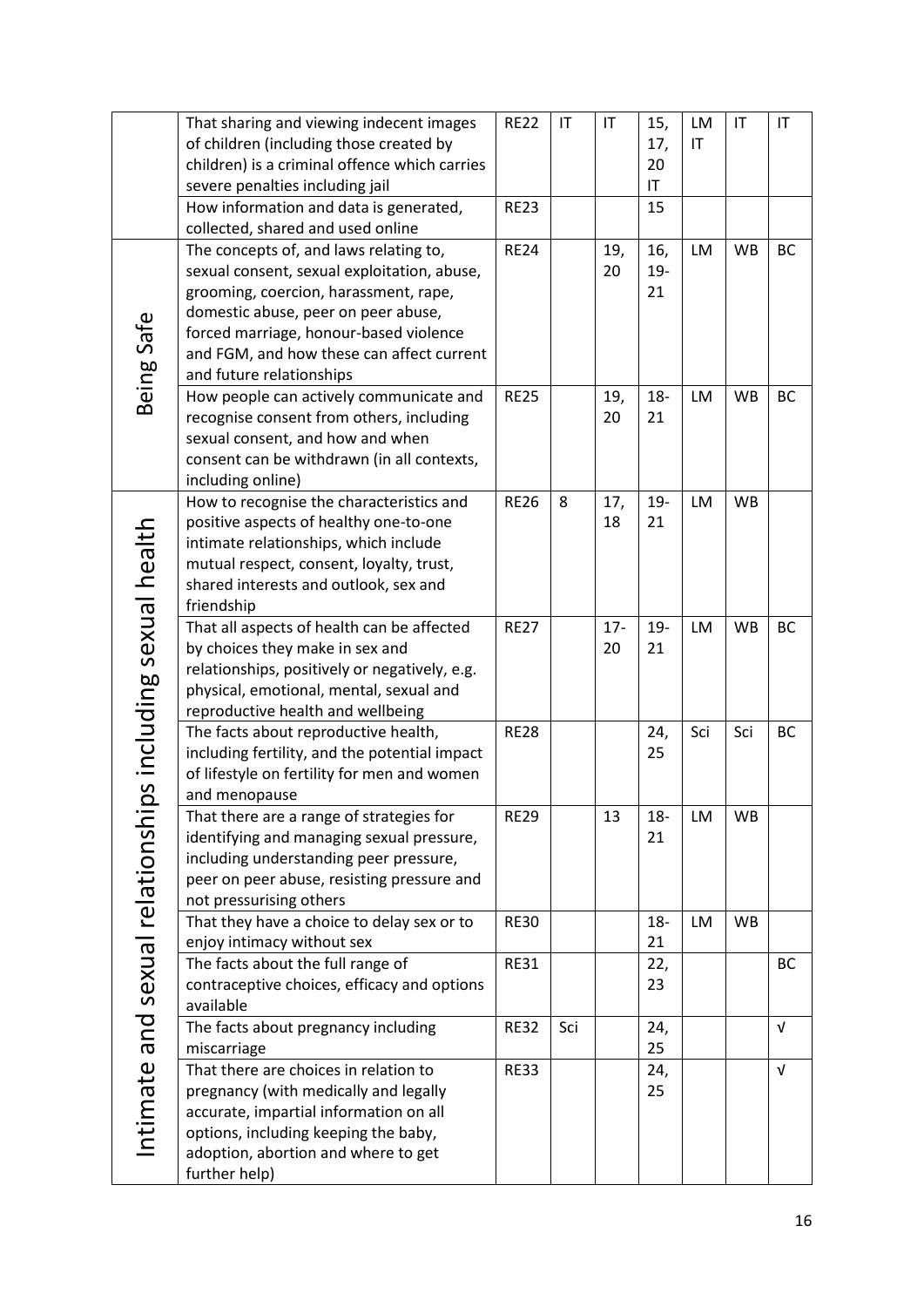|                           | How the different sexually transmitted       | <b>RE34</b>     |         |         | $21 -$ | <b>LM</b> | <b>WB</b> | $\sqrt{ }$ |
|---------------------------|----------------------------------------------|-----------------|---------|---------|--------|-----------|-----------|------------|
|                           | infections (STIs), including HIV/AIDs are    |                 |         |         | 23     |           |           |            |
|                           | transmitted, how risk can be reduced         |                 |         |         |        |           |           |            |
|                           | through safer sex (including through         |                 |         |         |        |           |           |            |
|                           | condom use) and the importance of, and       |                 |         |         |        |           |           |            |
|                           | facts about, testing                         |                 |         |         |        |           |           |            |
|                           | About the prevalence of some STIs, the       | <b>RE35</b>     |         |         | $21 -$ | LM        | <b>WB</b> |            |
|                           | impact they can have on those who            |                 |         |         | 23     |           |           |            |
|                           | contract them and key facts about            |                 |         |         |        |           |           |            |
|                           | treatment                                    |                 |         |         |        |           |           |            |
|                           | How the use of alcohol and drugs can lead    | <b>RE36</b>     | 26,     | 10,     |        | LM        | <b>WB</b> |            |
|                           | to risky sexual behaviour                    |                 | 27      | 11      |        |           |           |            |
|                           | How to get further advice, including how     | <b>RE37</b>     |         | $20 -$  |        | <b>LM</b> |           | $\sqrt{ }$ |
|                           | and where to access confidential sexual      |                 |         | 23      |        |           |           |            |
|                           | and reproductive health advice and           |                 |         |         |        |           |           |            |
|                           | treatment                                    |                 |         |         |        |           |           |            |
|                           | <b>Health Education</b>                      |                 |         |         |        |           |           |            |
|                           | How to talk about their emotions             | HE1             | $1 - 6$ | $1 - 5$ | 29,    | LM        |           |            |
|                           | accurately and sensitively, using            |                 |         |         | 30     |           |           |            |
|                           | appropriate vocabulary                       |                 |         |         |        |           |           |            |
|                           | That happiness is linked to being            | HE <sub>2</sub> | $5 - 8$ | $1 - 5$ |        |           |           |            |
|                           | connected to others                          |                 |         |         |        |           |           |            |
|                           | How to recognise the early signs of mental   | HE3             | $1 - 4$ | $1-5$   | 29,    | FA        |           | $\sqrt{ }$ |
|                           | wellbeing concerns                           |                 |         |         | 30     |           |           |            |
|                           | Common types of mental ill health (e.g.      | HE4             | $1 - 2$ | $1 - 5$ |        | FA        |           | $\sqrt{ }$ |
|                           | anxiety and depression)                      |                 |         |         |        |           |           |            |
|                           | How to critically evaluate when something    | HE5             | $1 - 4$ | $1 - 5$ |        |           |           |            |
|                           | they do or are involved in has a positive or |                 |         |         |        |           |           |            |
|                           | negative effect on their own or others'      |                 |         |         |        |           |           |            |
| Mental Health             | mental health                                |                 |         |         |        |           |           |            |
|                           | The benefits and importance of physical      | HE <sub>6</sub> | 13,     | 8, 9    |        |           |           | $\sqrt{ }$ |
|                           | exercise, time outdoors, community           |                 | 15      |         |        |           |           |            |
|                           | participation and voluntary and service-     |                 |         |         |        |           |           |            |
|                           | based activities on mental wellbeing and     |                 |         |         |        |           |           |            |
|                           | happiness                                    |                 |         |         |        |           |           |            |
|                           | The similarities and differences between     | HE7             | 12,     | 8,      | 15,    | LM        | <b>WB</b> |            |
|                           | the online world and the physical world,     |                 | 13      | 9,      | 18,    |           |           |            |
|                           | including: the impact of unhealthy or        |                 |         | 11,     | 19     |           |           |            |
|                           | obsessive comparison with others online      |                 |         | 12      |        |           |           |            |
|                           | (including through setting unrealistic       |                 |         |         |        |           |           |            |
|                           | expectations for body image), how people     |                 |         |         |        |           |           |            |
| Internet Safety and Harms | may curate a specific image for their life   |                 |         |         |        |           |           |            |
|                           | online, over-reliance on online              |                 |         |         |        |           |           |            |
|                           | relationships including social media, the    |                 |         |         |        |           |           |            |
|                           | risks related to online gambling including   |                 |         |         |        |           |           |            |
|                           | the accumulation of debt, how advertising    |                 |         |         |        |           |           |            |
|                           | and information is targeted at them and      |                 |         |         |        |           |           |            |
|                           | how to be a discerning consumer of           |                 |         |         |        |           |           |            |
|                           | information online                           |                 |         |         |        |           |           |            |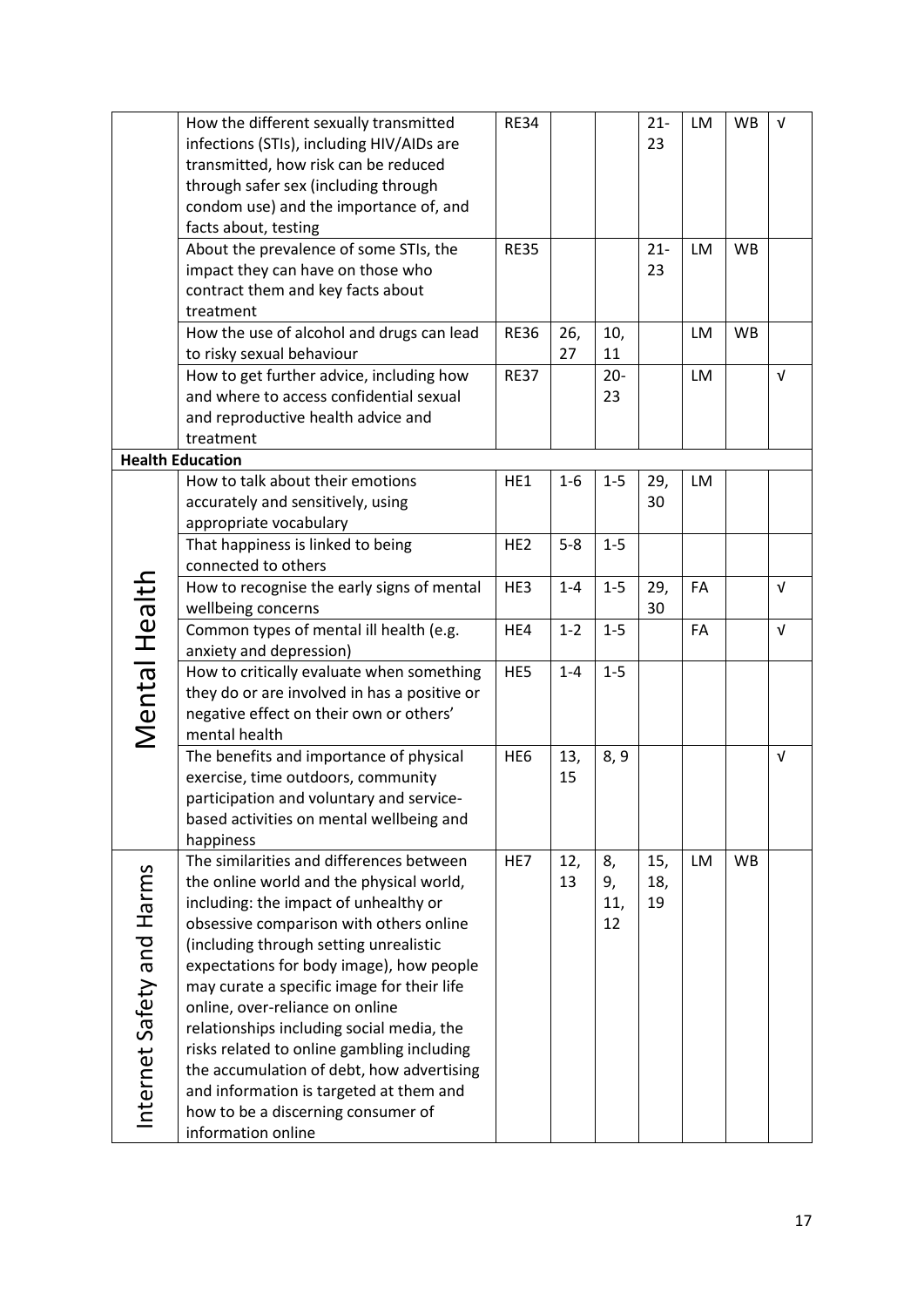|                             | How to identify harmful behaviours online                         | HE8         | 9,        | 13                     | 15,          | <b>LM</b>              | IT        | $\mathsf{I}\mathsf{T}$ |
|-----------------------------|-------------------------------------------------------------------|-------------|-----------|------------------------|--------------|------------------------|-----------|------------------------|
|                             | (including bullying, abuse or harassment)                         |             | 10        | $\mathsf{I}\mathsf{T}$ | 18,          | $\mathsf{I}\mathsf{T}$ |           |                        |
|                             | and how to report, or find support, if they                       |             | IT        |                        | 19           |                        |           |                        |
|                             | have been affected by those behaviours                            |             |           |                        | IT           |                        |           |                        |
|                             | The positive associations between physical                        | HE9         | $1 - 4$   | $1-5$                  | PE           | FA                     | PE        |                        |
|                             | activity and promotion of wellbeing,                              |             | 14,       | PE                     |              | PE                     |           |                        |
|                             | including as an approach to combat stress                         |             | 15        |                        |              |                        |           |                        |
|                             |                                                                   |             | PE        |                        |              |                        |           |                        |
| Physical Health and Fitness | The characteristics and evidence of what                          | <b>HE10</b> | $13 -$    | $1-5,$                 |              | FA                     |           | $\sqrt{ }$             |
|                             | constitutes a healthy lifestyle, maintaining                      |             | 15        | 8-                     |              |                        |           |                        |
|                             | and healthy weight, including the links                           |             | <b>FN</b> | 10,                    |              |                        |           |                        |
|                             | between an inactive lifestyle and ill health,                     |             | PE        | 17,                    |              |                        |           |                        |
|                             | including cancer and cardiovascular ill-                          |             |           | 18                     |              |                        |           |                        |
|                             | health                                                            |             |           | <b>FN</b>              |              |                        |           |                        |
|                             | About the science relating to blood, organ                        | <b>HE11</b> |           |                        |              | FA                     |           | $\sqrt{ }$             |
|                             | and stem cell donation.                                           |             |           |                        |              | Sci                    |           |                        |
|                             | How to maintain healthy eating and the                            | <b>HE12</b> | 15        | 10                     |              |                        |           | $\sqrt{ }$             |
|                             | links between a poor diet and health risks,                       |             | <b>FN</b> | <b>FN</b>              |              |                        |           |                        |
| Healthy<br>Eating           | including tooth decay and cancer                                  |             |           |                        |              |                        |           |                        |
|                             |                                                                   |             |           |                        |              |                        |           |                        |
|                             | The facts about legal and illegal drugs and                       | <b>HE13</b> | $24 -$    | $1-5$                  | $10-$        | LM                     | <b>WB</b> | <b>BC</b>              |
|                             | their associated risks, including the link to                     |             | 28        |                        | 12           |                        |           |                        |
|                             | serious mental health conditions                                  |             |           |                        |              |                        |           |                        |
|                             | The law relating to the supply and                                | <b>HE14</b> | $24 -$    | 28                     | $10-$        | <b>LM</b>              | <b>WB</b> | <b>BC</b>              |
|                             | possession of illegal substances                                  |             | 28        |                        | 12           |                        | PM        |                        |
|                             | The physical and psychological risks                              | <b>HE15</b> | $24 -$    |                        | $10-$        | LM                     | <b>WB</b> | BC                     |
|                             | associated with alcohol consumption in                            |             | 28        |                        | 12           |                        |           |                        |
| alcohol and tobacco         | adulthood                                                         |             |           |                        |              |                        |           |                        |
|                             | The physical and psychological                                    | <b>HE16</b> | $24 -$    |                        | $10-$        | LM                     | <b>WB</b> | <b>BC</b>              |
|                             | consequences of addiction, including                              |             | 28        |                        | 12           |                        |           |                        |
|                             | alcohol dependency                                                |             |           |                        |              |                        |           |                        |
|                             | Awareness of the dangers of drugs which                           | <b>HE17</b> | $24 -$    |                        | $10-$        | LM                     | <b>WB</b> |                        |
|                             | are prescribed but still present serious                          |             | 28        |                        | 12           |                        | PM        |                        |
|                             | health risks                                                      |             |           |                        |              |                        |           |                        |
| Drugs,                      | The facts about the harms from smoking                            | <b>HE18</b> | $24 -$    |                        | $10 -$       | <b>LM</b>              | <b>WB</b> |                        |
|                             | tobacco (particularly the link to lung                            |             | 28        |                        | 12           |                        |           |                        |
|                             | cancer), the benefits of quitting and how                         |             |           |                        |              |                        |           |                        |
|                             | to access support to do so                                        |             |           |                        |              |                        |           |                        |
|                             | About personal hygiene, germs including                           | <b>HE19</b> | 14        | 6, 7                   | 21           | Sci                    |           |                        |
|                             | bacteria, viruses, how they are spread,                           |             |           |                        |              |                        |           |                        |
|                             | treatment and prevention of infection, and                        |             |           |                        |              |                        |           |                        |
|                             | about antibiotics<br>About dental health and the benefits of      |             |           |                        |              |                        |           |                        |
|                             |                                                                   | <b>HE20</b> |           | <b>FN</b>              | <b>FN</b>    |                        |           |                        |
|                             | good oral hygiene and dental flossing,                            |             |           |                        |              |                        |           |                        |
|                             | including healthy eating and regular check-                       |             |           |                        |              |                        |           |                        |
|                             | ups at the dentist                                                |             |           |                        |              |                        |           |                        |
| Health and Prevention       | (late secondary) the benefits of regular                          | <b>HE21</b> |           | 6                      | $21 -$<br>23 | Sci                    |           | Sci                    |
|                             | self-examination and screening                                    |             |           | 6                      |              | Sci                    |           |                        |
|                             | The facts and science relating to<br>immunisation and vaccination | <b>HE22</b> |           |                        |              |                        |           | Sci                    |
|                             |                                                                   |             |           |                        |              |                        |           |                        |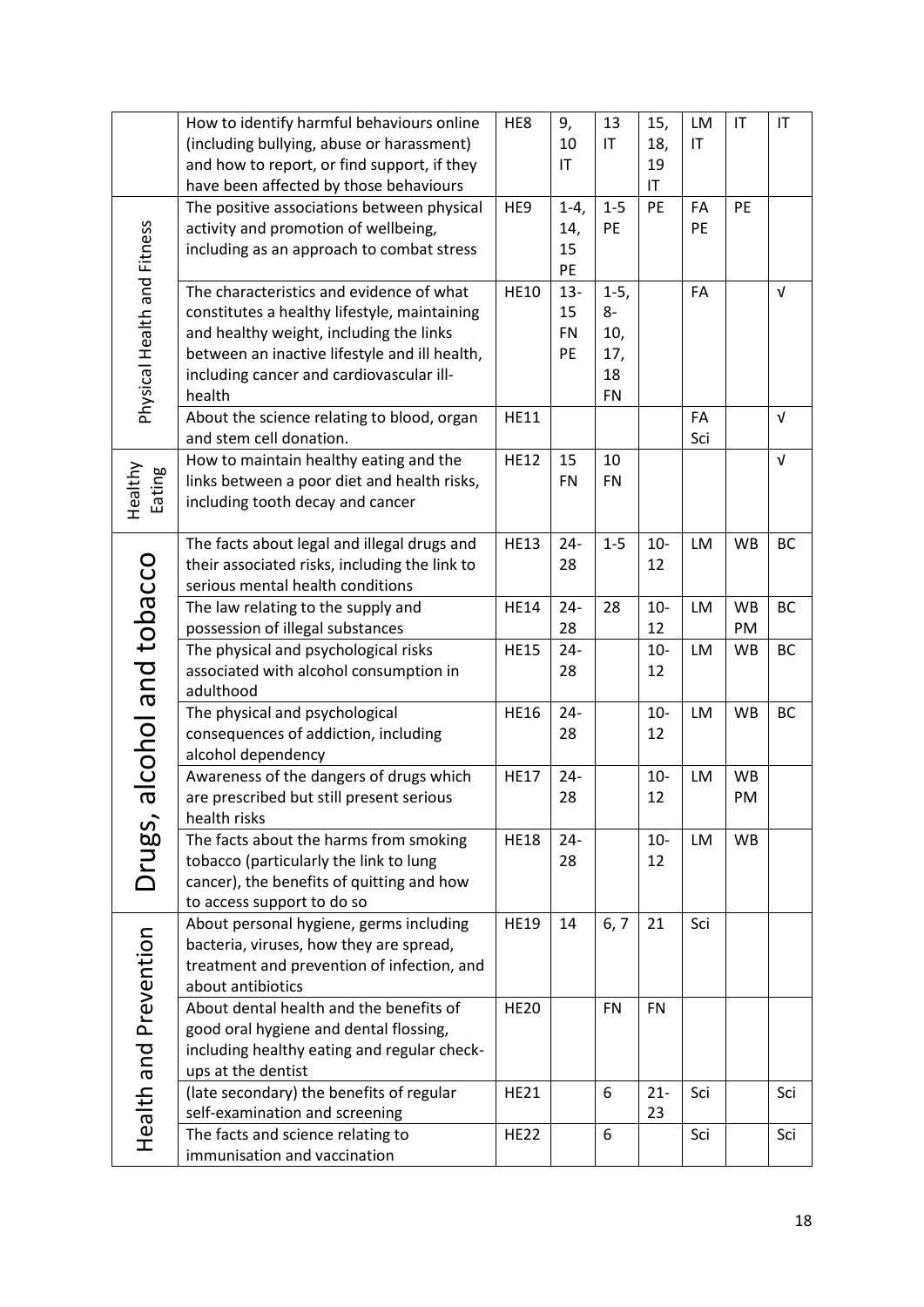|                                | The importance of sufficient good quality<br>sleep for good health and how a lack of<br>sleep can affect weight, mood and ability<br>to learn | <b>HE23</b> |                                                  | $1 - 5$        |    |    |            | V          |
|--------------------------------|-----------------------------------------------------------------------------------------------------------------------------------------------|-------------|--------------------------------------------------|----------------|----|----|------------|------------|
| Die                            | Basic treatment for common injuries                                                                                                           | <b>HE24</b> |                                                  | One off lesson |    | FA |            | V          |
| First                          | Life-saving skills, including how to<br>administer CPR                                                                                        | <b>HE25</b> | delivered using<br>the CPR bags<br>and mini Anne |                |    | FA |            | $\sqrt{ }$ |
| Basic I                        | The purpose of defibrillators and when one<br>might be needed                                                                                 | <b>HE26</b> | dolls from the<br><b>BHF</b>                     |                | FA |    | $\sqrt{ }$ |            |
|                                | Key facts about puberty, the changing<br>adolescent body and menstrual wellbeing                                                              | <b>HE27</b> | 12                                               | 6, 7           | 24 |    | Sci        |            |
| Changing<br>adolescent<br>body | The main changes which take place in<br>males and females, and the implications<br>for emotional and physical health                          | <b>HE28</b> | 12<br>Sci                                        |                |    |    | Sci        |            |

LM = Loudmouth Days

- WB = Wellbeing Day
- FA = First Aid Day
- PM = Prison Me No Way Day
- FN = Food and Nutrition lessons
- PE = PE lessons
- Sci = Science lessons
- IT = IT lessons/assemblies ran by SQ
- BC = Bradby Club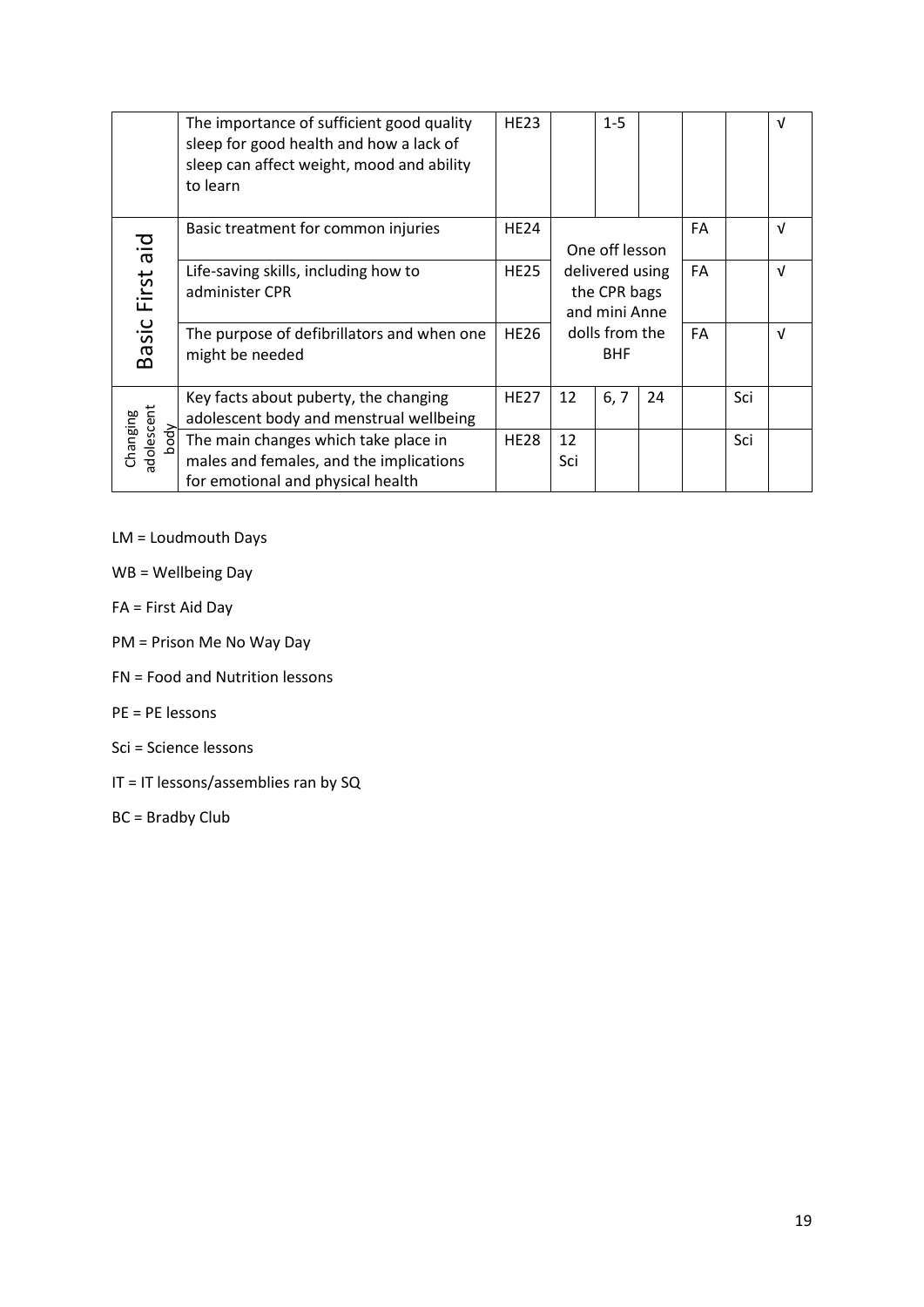## **Appendix 2: PSHE Outcomes Progression Framework breakdown year by year**

This document is to be used alongside the **Outcomes Progression.** It provides statements of progression across the year groups in KS3 for the new statutory outcomes for Relationships, Sex and Health Education.

| Year 7 pupils have the                                                                                                                                                                                                                                                                                                                                                                                                                    | Year 8 pupils have the                                                                                                                                                                                                                                                                                                                                                                                                                                                                           | Year 9 pupils have the                                                                                                                                                                                                                                                                                                                                                                                                                                                                                                       |
|-------------------------------------------------------------------------------------------------------------------------------------------------------------------------------------------------------------------------------------------------------------------------------------------------------------------------------------------------------------------------------------------------------------------------------------------|--------------------------------------------------------------------------------------------------------------------------------------------------------------------------------------------------------------------------------------------------------------------------------------------------------------------------------------------------------------------------------------------------------------------------------------------------------------------------------------------------|------------------------------------------------------------------------------------------------------------------------------------------------------------------------------------------------------------------------------------------------------------------------------------------------------------------------------------------------------------------------------------------------------------------------------------------------------------------------------------------------------------------------------|
| opportunity to learn:                                                                                                                                                                                                                                                                                                                                                                                                                     | opportunity to learn:                                                                                                                                                                                                                                                                                                                                                                                                                                                                            | opportunity to learn:                                                                                                                                                                                                                                                                                                                                                                                                                                                                                                        |
| <b>Families:</b><br>about commitment in<br>$\bullet$<br>relationships and the<br>different ways that<br>people may show this<br>(RE1)<br>the role of families in<br>$\bullet$<br>bringing up children<br>(RE2)<br>types of relationships<br>$\bullet$<br>(RE5)<br>about trust and how<br>we recognise this in<br>our relationships (RE7)                                                                                                  | <b>Families:</b><br>legal status around<br>different types of<br>commitment, e.g.<br>cohabiting, civil<br>partnership, marriage<br>(RE1, RE3)<br>why marriage is an<br>$\bullet$<br>important choice for<br>many couples (RE4)<br>How different<br>$\bullet$<br>relationships work<br>(RE5)<br>the different roles and<br>responsibilities within<br>families, and how this<br>may change during<br>adolescence (RE6)<br>who can help if we are<br>٠<br>worried about family,<br>friend or other | <b>Families:</b><br>levels of commitment<br>$\bullet$<br>in relationships (RE1)<br>impact of children on<br>$\bullet$<br>relationships (RE2)<br>different types of<br>$\bullet$<br>marriage and options<br>available (RE4)<br>the characteristics of<br>$\bullet$<br>successful parenting<br>(RE6)<br>about the challenges<br>$\bullet$<br>associated with being<br>a teenage parent (RE6)<br>about sources of<br>$\bullet$<br>support for those in<br>unsafe relationships or<br>situations and how to<br>access them (RE7) |
| <b>Respectful relationships</b><br>(including friendships):<br>dealing with changing<br>friendships in the<br>move to secondary<br>school (RE8, RE9)<br>the ways in which<br>$\bullet$<br>friends support each<br>other (RE7, RE8)<br>common stereotypes<br>and their impact<br>(RE10)<br>the importance of<br>$\bullet$<br>personal identity and<br>respecting everyone's<br>right to their own<br>identity (RE10, RE11,<br><b>RE15)</b> | relationships (RE7)<br><b>Respectful relationships</b><br>(including friendships):<br>the characteristics of a<br>healthy relationship<br>(RE8, RE9, RE11, RE13,<br><b>RE26)</b><br>the skills needed for<br>$\bullet$<br>successful, healthy<br>relationships (RE8)<br>stereotypes and<br>prejudice (RE10)<br>the impact of bullying<br>$\bullet$<br>on individuals (RE12)<br>understanding of peer<br>on peer abuse (RE13)                                                                     | <b>Respectful relationships</b><br>(including friendships):<br>how to manage<br>conflict in<br>relationships (RE8,<br>RE9)<br>what constitutes<br>sexual harassment,<br>laws and impact<br>(RE10, RE14)<br>what a hate crime is<br>(including misogyny)<br>and laws around this<br>(RE10, RE11, RE12,<br><b>RE15)</b><br>about different types<br>$\bullet$<br>of domestic abuse,<br>including coercive<br>control - also peer on                                                                                            |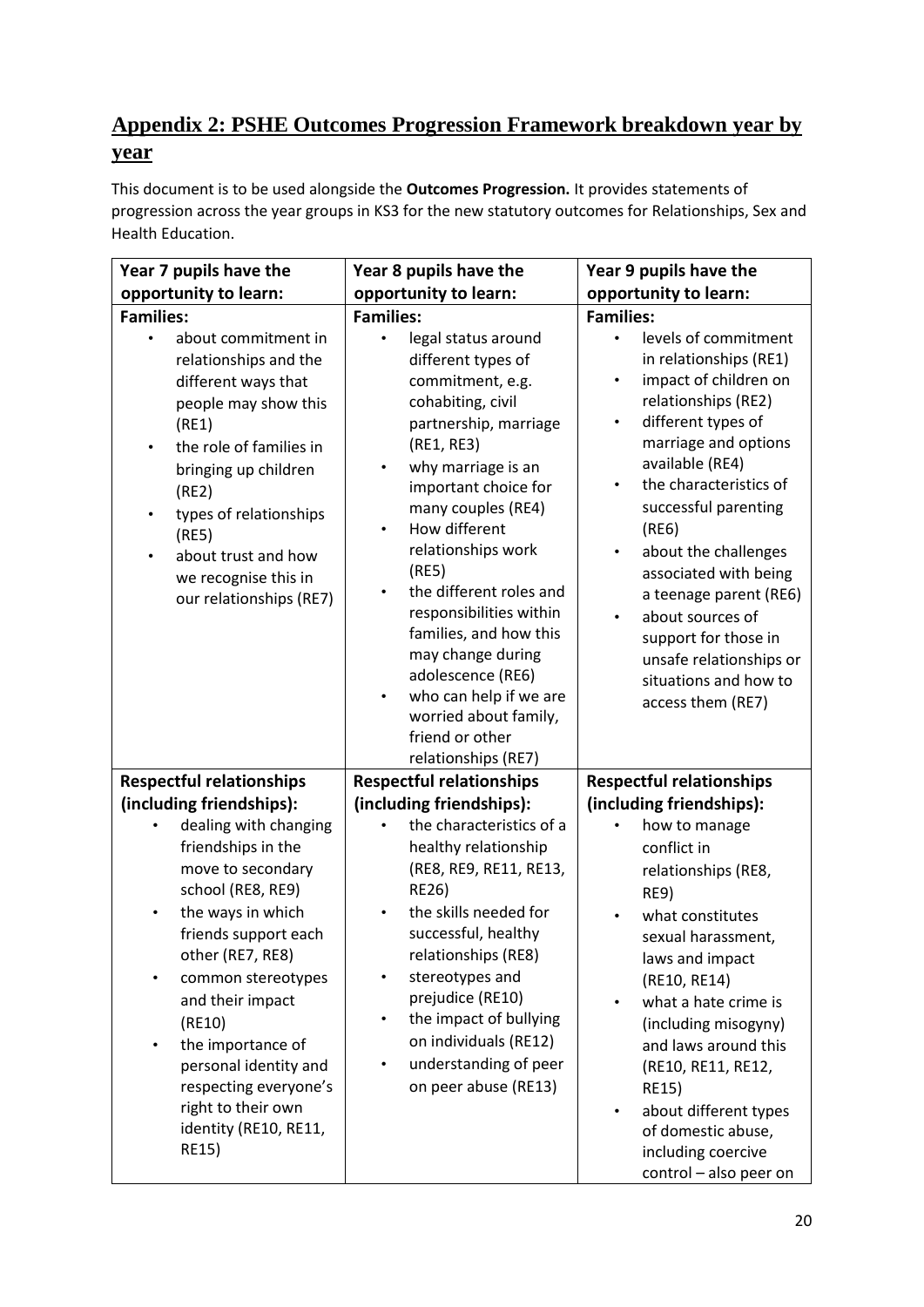| about different types<br>$\bullet$<br>of bullying and<br>Cyberbullying<br>(including school<br>policy and<br>procedures) (RE12)<br>about gender identity,<br>$\bullet$<br>including transgender<br>and non-binary (RE10,<br>RE11, RE15) |                                                                                                                                                                                                                                     | peer abuse (RE7, RE10,<br>RE13, RE24)<br>about gender identity,<br>including transgender<br>and non-binary (RE10,<br>RE11, RE15)                                                                                                                                                                                                                                                                                                                                                                                                |
|-----------------------------------------------------------------------------------------------------------------------------------------------------------------------------------------------------------------------------------------|-------------------------------------------------------------------------------------------------------------------------------------------------------------------------------------------------------------------------------------|---------------------------------------------------------------------------------------------------------------------------------------------------------------------------------------------------------------------------------------------------------------------------------------------------------------------------------------------------------------------------------------------------------------------------------------------------------------------------------------------------------------------------------|
| <b>Online and media:</b>                                                                                                                                                                                                                | <b>Online and media:</b>                                                                                                                                                                                                            | <b>Online and media:</b>                                                                                                                                                                                                                                                                                                                                                                                                                                                                                                        |
| about the age<br>restrictions on some<br>sites and why these<br>are in place (RE16)<br>laws around sharing<br>content online (RE17)                                                                                                     | laws around shared<br>online content (RE17)<br>about radicalisation,<br>٠<br>how to recognise the<br>signs and seek support<br>(RE17, RE19, RE20)<br>when to seek help for<br>issues online and how<br>to report material<br>(RE18) | online behaviours and<br>long-term impact<br>(RE16)<br>about how<br>pornography presents<br>a distorted picture of<br>sexual behaviours<br>(RE21)<br>reporting online issues<br>and E-Safety (RE18,<br><b>RE19)</b><br>the potential impact of<br>viewing harmful<br>content online,<br>including on mental<br>health (RE20)<br>laws around accessing<br>pornography and<br>sharing of sexual<br>images (RE17, RE18,<br>RE20, RE21, RE22)<br>about how<br>information is<br>generated, collected<br>and shared online<br>(RE23) |
| <b>Being safe:</b>                                                                                                                                                                                                                      | <b>Being safe:</b>                                                                                                                                                                                                                  | <b>Being safe:</b>                                                                                                                                                                                                                                                                                                                                                                                                                                                                                                              |
| Consent in friendships<br>(RE25)                                                                                                                                                                                                        | about laws around and<br>warning signs of sexual<br>exploitation including<br>awareness of peer on<br>peer abuse (RE24)<br>about gangs and their<br>$\bullet$<br>impact on individuals,<br>groups and<br>communities (RE24)         | what grooming is and<br>how to seek help<br>(RE24, HE8)<br>what Female Genital<br>Mutilation is, laws in<br>this country and how<br>to get help (RE24)<br>about the importance<br>of consent in all<br>relationships (RE25)<br>what honour-based<br>violence is, laws                                                                                                                                                                                                                                                           |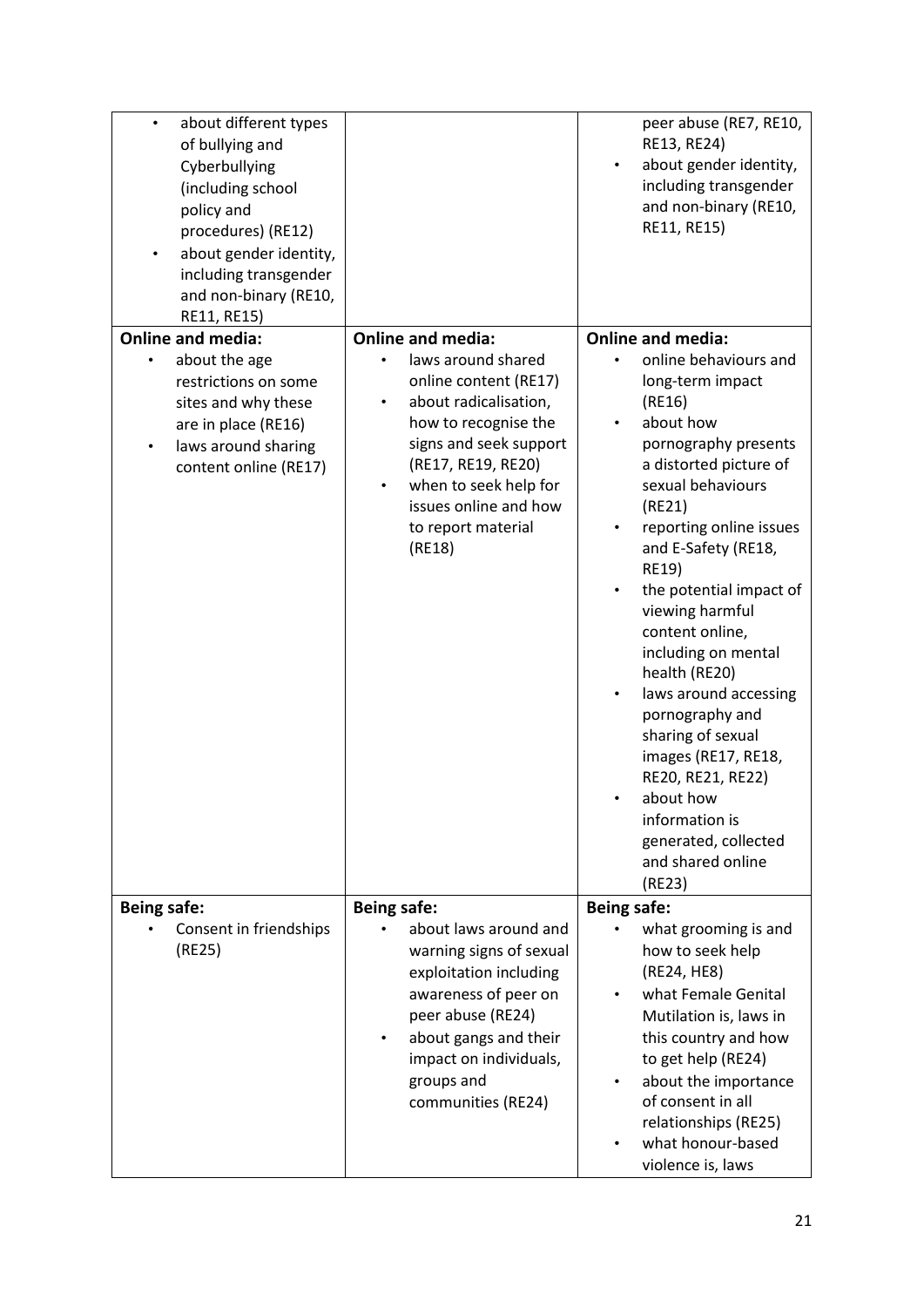|                                                                                   |                                                                                                                                                                                                                                              | around it and how to<br>get help (RE24)<br>laws around consent<br>and how to give and<br>receive consent (RE24,<br><b>RE25)</b><br>Peer on peer abuse<br>(RE24)                                                                                                                                                                                                                                                                                                                                                                                                                                                                                                                                                                                                                                                                                           |
|-----------------------------------------------------------------------------------|----------------------------------------------------------------------------------------------------------------------------------------------------------------------------------------------------------------------------------------------|-----------------------------------------------------------------------------------------------------------------------------------------------------------------------------------------------------------------------------------------------------------------------------------------------------------------------------------------------------------------------------------------------------------------------------------------------------------------------------------------------------------------------------------------------------------------------------------------------------------------------------------------------------------------------------------------------------------------------------------------------------------------------------------------------------------------------------------------------------------|
| Intimate and sexual                                                               | Intimate and sexual                                                                                                                                                                                                                          | <b>Intimate and sexual</b>                                                                                                                                                                                                                                                                                                                                                                                                                                                                                                                                                                                                                                                                                                                                                                                                                                |
| relationships incl. sexual                                                        | relationships incl. sexual                                                                                                                                                                                                                   | relationships incl. sexual                                                                                                                                                                                                                                                                                                                                                                                                                                                                                                                                                                                                                                                                                                                                                                                                                                |
| health:<br>the characteristics of<br>$\bullet$<br>healthy relationships<br>(RE26) | health:<br>the characteristics of<br>$\bullet$<br>healthy relationships<br>(RE26)<br>about impact of sex in<br>$\bullet$<br>relationships (RE27)<br>peer pressure in<br>$\bullet$<br>relationships including<br>peer on peer abuse<br>(RE29) | health:<br>the characteristics of<br>healthy intimate<br>relationships (RE26)<br>basic information<br>$\bullet$<br>about STIs (how they<br>are transmitted and<br>where they can be<br>treated) (RE27, RE34,<br><b>RE35)</b><br>about human<br>reproduction,<br>pregnancy, and the<br>ways that families can<br>be made (RE28)<br>peer pressure in<br>relationships including<br>peer on peer abuse<br>(RE29)<br>about choices people<br>make around sex,<br>including delaying sex<br>or enjoying intimacy<br>without sex (RE30)<br>basic facts about some<br>different methods of<br>contraception (RE31)<br>know how condoms<br>are used and where<br>they can be accessed<br>(RE31, RE37)<br>awareness that there<br>are a range of choices<br>for someone who is<br>pregnant, including<br>keeping the baby,<br>adoption or abortion<br>(RE32, RE33) |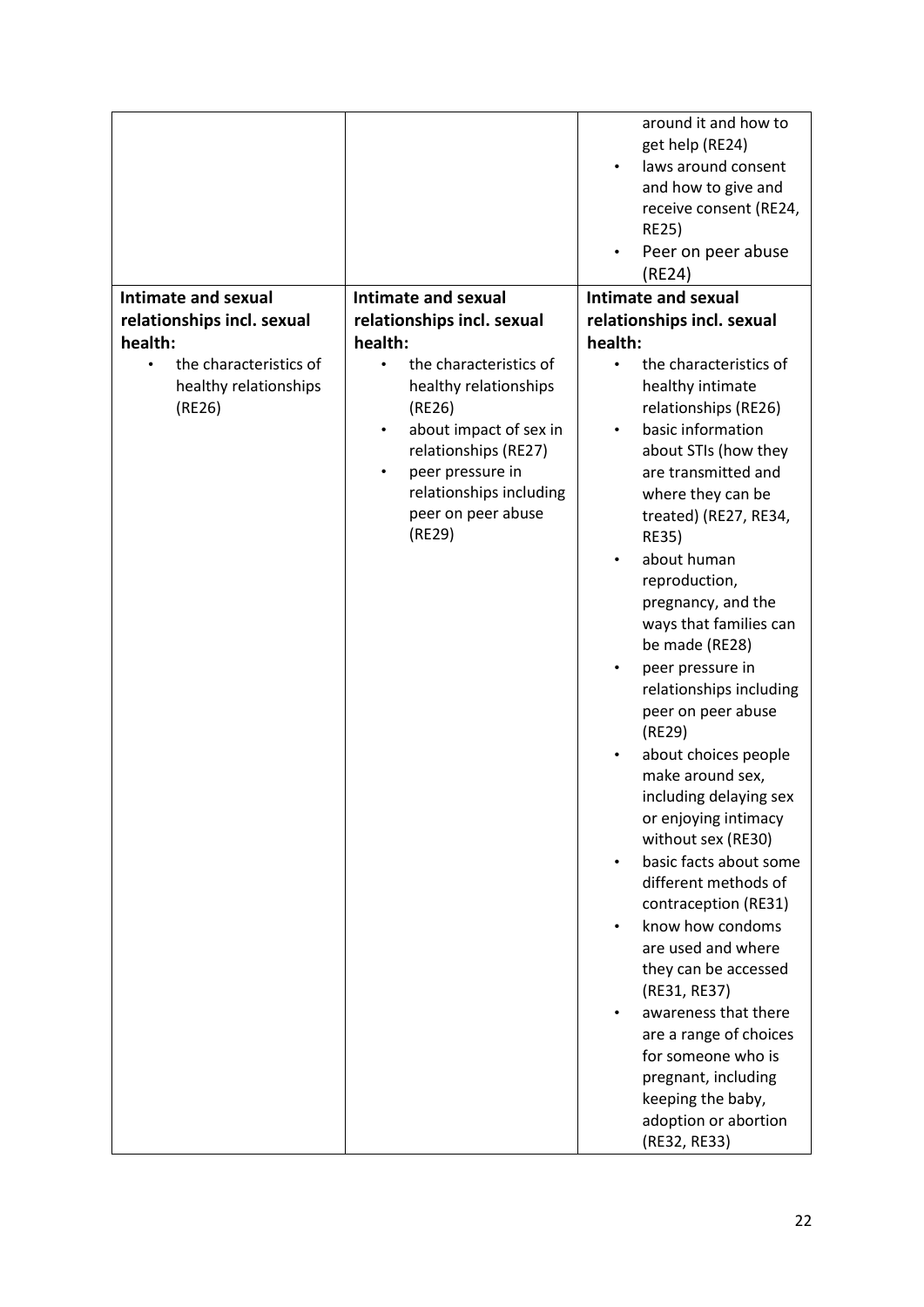|                                                                                                                                                                                                                                                                                                                                                                                                                                                                                                                                                                            |                                                                                                                                                                                                                                                                                                                                                                                                                                      | impact of alcohol use<br>$\bullet$<br>on decision-making<br>around sex (including<br>capacity to consent)<br>(RE14, RE24, RE36)<br>about Sexually<br>Transmitted<br>Infections, prevalence<br>and treatment (RE34,<br>RE35, RE37)                                                                                    |
|----------------------------------------------------------------------------------------------------------------------------------------------------------------------------------------------------------------------------------------------------------------------------------------------------------------------------------------------------------------------------------------------------------------------------------------------------------------------------------------------------------------------------------------------------------------------------|--------------------------------------------------------------------------------------------------------------------------------------------------------------------------------------------------------------------------------------------------------------------------------------------------------------------------------------------------------------------------------------------------------------------------------------|----------------------------------------------------------------------------------------------------------------------------------------------------------------------------------------------------------------------------------------------------------------------------------------------------------------------|
| <b>Mental wellbeing:</b>                                                                                                                                                                                                                                                                                                                                                                                                                                                                                                                                                   | <b>Mental wellbeing:</b>                                                                                                                                                                                                                                                                                                                                                                                                             | <b>Mental wellbeing:</b>                                                                                                                                                                                                                                                                                             |
| about how to express<br>feelings accurately and<br>the support available<br>within school for<br>wellbeing concerns<br>(HE1, HE3)<br>about the importance<br>of adequate sleep for<br>mental wellbeing<br>(HE5, HE23)<br>about how being<br>connected with others<br>supports mental<br>wellbeing (HE2)<br>that they can take care<br>of their mental health<br>in the same way as<br>they do their physical<br>health and some ways<br>to do this (HE5, HE6)<br>to recognise and<br>celebrate their<br>achievements and how<br>this impacts on their<br>self-esteem (HE5) | about common types<br>of mental illness and<br>their symptoms (e.g.<br>anxiety and<br>depression) (HE4)<br>how, when and where<br>to seek help for<br>wellbeing concerns<br>(HE1, HE3)<br>how to recognise what<br>impacts on mental<br>health, both positively<br>and negatively,<br>including puberty<br>changes (HE5, HE6,<br><b>HE28)</b><br>about mindfulness and<br>other techniques to<br>induce relaxation and<br>calm (HE5) | how to recognise the<br>signs of mental illness<br>in themselves and<br>others (HE1, HE3)<br>the role of friends in<br>$\bullet$<br>supporting mental<br>wellness and when it is<br>appropriate to seek<br>other support (HE2,<br>HE3)<br>how community<br>participation<br>contributes to mental<br>wellbeing (HE6) |
| Internet safety and harms:                                                                                                                                                                                                                                                                                                                                                                                                                                                                                                                                                 | Internet safety and harms:                                                                                                                                                                                                                                                                                                                                                                                                           | Internet safety and harms:                                                                                                                                                                                                                                                                                           |
| how advertising is<br>targeted at people<br>online and in the<br>media (HE7)<br>how to identify<br>$\bullet$<br>harmful behaviours<br>online and how to<br>report or find support<br>if they have been<br>affected (HE8)<br>managing time spent<br>online (HE8)                                                                                                                                                                                                                                                                                                            | the impact of<br>unhealthy or obsessive<br>comparison with<br>others online,<br>including around<br>expectations for body<br>image (HE7)<br>the impact of trolling<br>$\bullet$<br>and who can help<br>(HE8)                                                                                                                                                                                                                         | The unrealistic<br>expectations of the<br>online world and how<br>to stay safe online<br>(HE7)<br>how social media can<br>impact on wellbeing,<br>and sources of support<br>(HE8)                                                                                                                                    |
| <b>Physical health and fitness:</b>                                                                                                                                                                                                                                                                                                                                                                                                                                                                                                                                        | <b>Physical health and fitness:</b>                                                                                                                                                                                                                                                                                                                                                                                                  | <b>Physical health and fitness:</b>                                                                                                                                                                                                                                                                                  |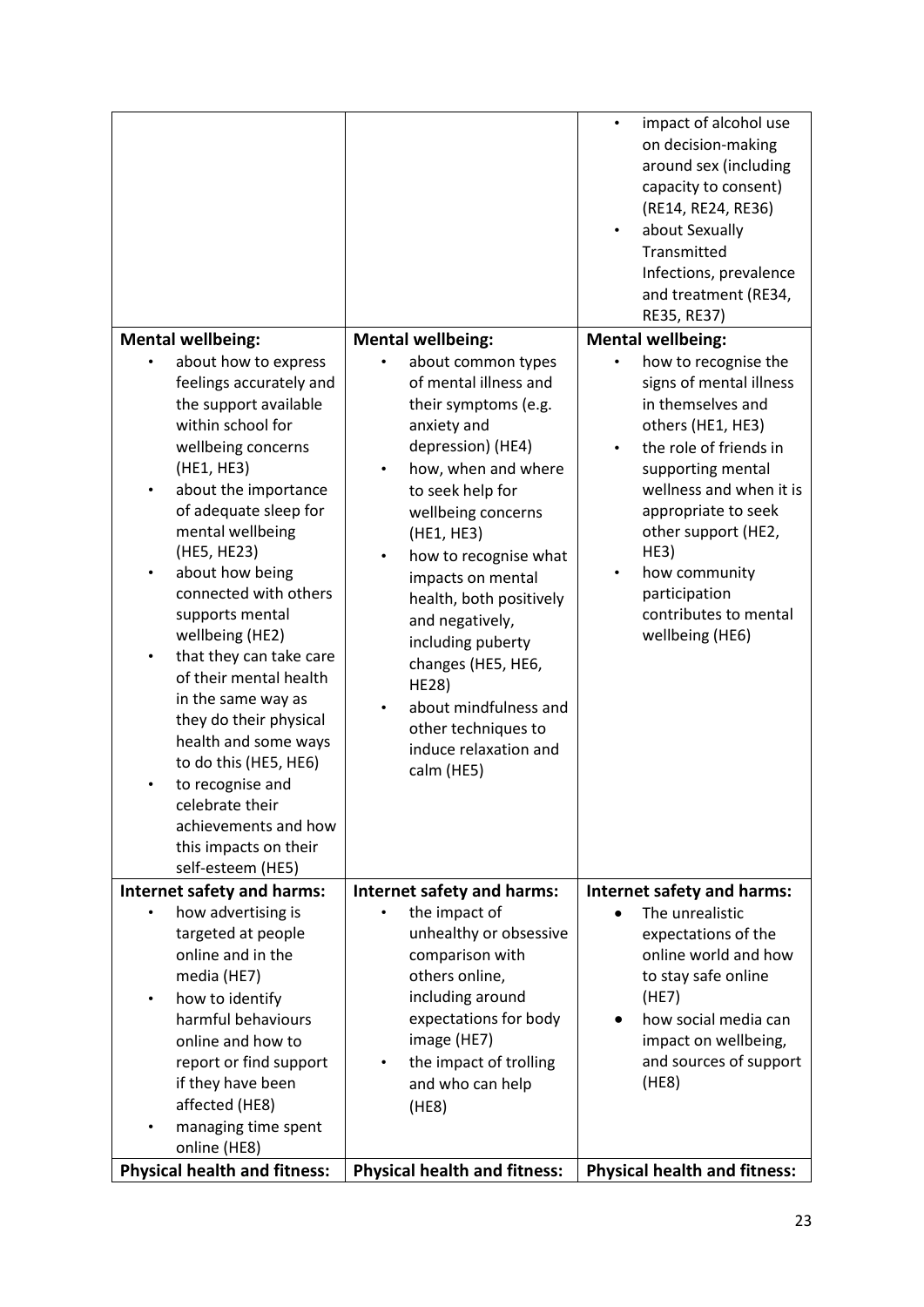| about what makes a<br>$\bullet$<br>healthy lifestyle,<br>including making<br>healthy food choices,<br>rest and physical<br>activity (HE10)                                                                                                                                                                                                                                                      | about the different<br>$\bullet$<br>types of physical<br>activity and their<br>impact on the body<br>(HE9, HE10)                                                                                                                                                                                                                             | the benefits of<br>$\bullet$<br>physical activity on<br>mental wellbeing (HE5,<br>HE9)                                                                                                                                                                                                                                                                                                                                       |
|-------------------------------------------------------------------------------------------------------------------------------------------------------------------------------------------------------------------------------------------------------------------------------------------------------------------------------------------------------------------------------------------------|----------------------------------------------------------------------------------------------------------------------------------------------------------------------------------------------------------------------------------------------------------------------------------------------------------------------------------------------|------------------------------------------------------------------------------------------------------------------------------------------------------------------------------------------------------------------------------------------------------------------------------------------------------------------------------------------------------------------------------------------------------------------------------|
| <b>Healthy eating:</b><br>about the Eatwell<br>plate and<br>recommended<br>guidelines around<br>healthy eating (HE12)<br>how choices around<br>food can contribute to<br>keeping teeth healthy<br>(HE12)<br>how different food<br>choices impact on the<br>body (HE12, HE20)<br>Drugs, alcohol and tobacco:                                                                                     | <b>Healthy eating:</b><br>the range of influences<br>that might impact food<br>choices (including<br>media, peers, cost,<br>etc) (HE12)<br>how to analyse the<br>$\bullet$<br>nutritional benefits of<br>foods and assess the<br>benefits and risks of<br>particular eating plans<br>(eg. 'fad' diets) (HE12)<br>Drugs, alcohol and tobacco: | <b>Healthy eating:</b><br>Healthy eating links to<br>wellbeing (HE12)<br>Drugs, alcohol and tobacco:                                                                                                                                                                                                                                                                                                                         |
| why people use drugs,<br>smoke or drink and<br>what the risks might<br>be (HE13, HE15)<br>the risks of<br>dependency and<br>addiction (HE16)<br>about the safe use of<br>$\bullet$<br>prescription<br>medication, including<br>antibiotics (HE17,<br>HE19)<br>the facts about the<br>harms from smoking<br>tobacco, the benefits<br>of quitting and how to<br>access support to do<br>so (HE18) | the facts about legal<br>and illegal drugs and<br>the risks associated<br>with them (HE13)<br>about different legal<br>٠<br>classifications of drugs<br>and penalties for<br>possession and supply,<br>including school rules<br>about drugs (HE14)                                                                                          | how drugs can impact<br>on mental health (HE5,<br><b>HE13)</b><br>how alcohol impacts<br>$\bullet$<br>on decision-making<br>and risk-taking (HE13,<br>HE15, RE36)<br>about county-lines and<br>$\bullet$<br>the impact on<br>individuals (HE13,<br>HE14)<br>the dangers of<br>dependency and<br>addiction and the<br>impact on decision<br>making (HE16)<br>The dangers of<br>$\bullet$<br>smoking and how to<br>quit (HE18) |
| <b>Health and prevention:</b><br>Personal hygiene and<br>care including<br>menstruation (HE19)                                                                                                                                                                                                                                                                                                  | <b>Health and prevention:</b><br>Personal hygiene and<br><b>TSS (HE19)</b><br>Benefits of screening<br>programmes for<br>cancer (HE21)<br>facts and science<br>about immunisation<br>and vaccination,<br>including HPV vaccine<br>(HE22)                                                                                                     | <b>Health and prevention:</b><br>Personal hygiene<br>(HE19)<br>Benefits of screening<br>later in life (HE21)                                                                                                                                                                                                                                                                                                                 |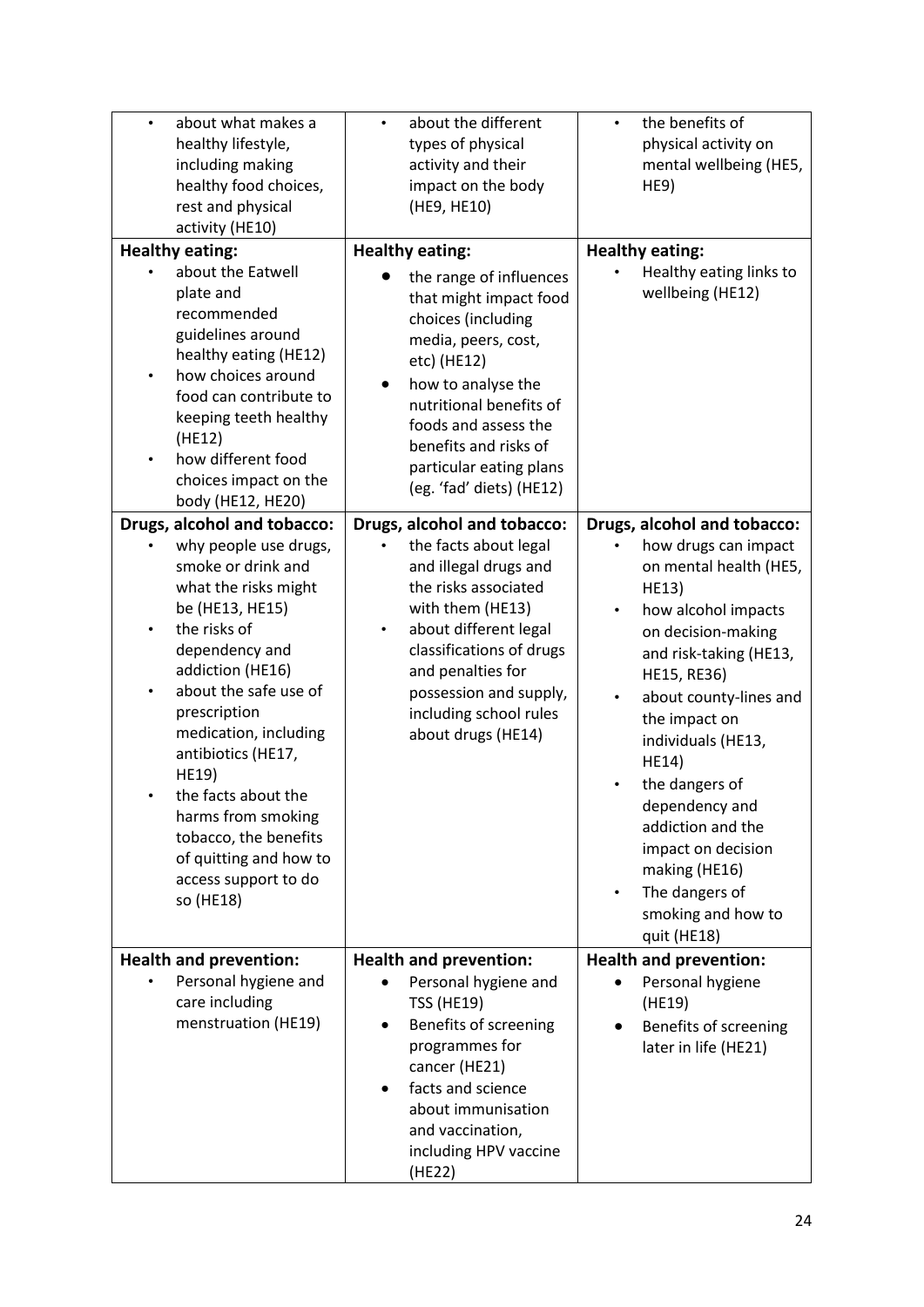|                                                                                                                                                                                                                                                    | importance of sleep<br>for wellbeing (HE23)                                                                                                                                                                              |                                                                                                                                                                                                                                       |
|----------------------------------------------------------------------------------------------------------------------------------------------------------------------------------------------------------------------------------------------------|--------------------------------------------------------------------------------------------------------------------------------------------------------------------------------------------------------------------------|---------------------------------------------------------------------------------------------------------------------------------------------------------------------------------------------------------------------------------------|
| <b>Basic First Aid:</b><br>how to treat common<br>$\bullet$<br>injuries and recognise<br>the need to call for<br>help (HE24)<br>when and how to<br>administer CPR (HE25)<br>the purpose of<br>$\bullet$<br>defibrillators and<br>when one might be | <b>Basic First Aid:</b><br>how to treat common<br>injuries and recognise<br>the need to call for<br>help (HE24)<br>when and how to<br>administer CPR (HE25)<br>the purpose of<br>defibrillators and<br>when one might be | <b>Basic First Aid:</b><br>how to treat common<br>injuries and recognise<br>the need to call for<br>help (HE24)<br>when and how to<br>administer CPR (HE25)<br>the purpose of<br>$\bullet$<br>defibrillators and<br>when one might be |
| needed (HE26)                                                                                                                                                                                                                                      | needed (HE26)                                                                                                                                                                                                            | needed (HE26)                                                                                                                                                                                                                         |
| <b>Changing adolescent body:</b><br>how to manage<br>periods effectively in<br>and out of school<br>(HE27)                                                                                                                                         | <b>Changing adolescent body:</b><br>how to manage<br>periods effectively,<br>including when to seek<br>additional help (HE27)                                                                                            | <b>Changing adolescent body:</b><br>the facts of menstrual<br>wellbeing (HE27)                                                                                                                                                        |
| how to manage the<br>physical and emotional<br>changes of puberty<br>(HE28)<br>how to maintain<br>personal hygiene<br>(HE19, HE28)                                                                                                                 |                                                                                                                                                                                                                          |                                                                                                                                                                                                                                       |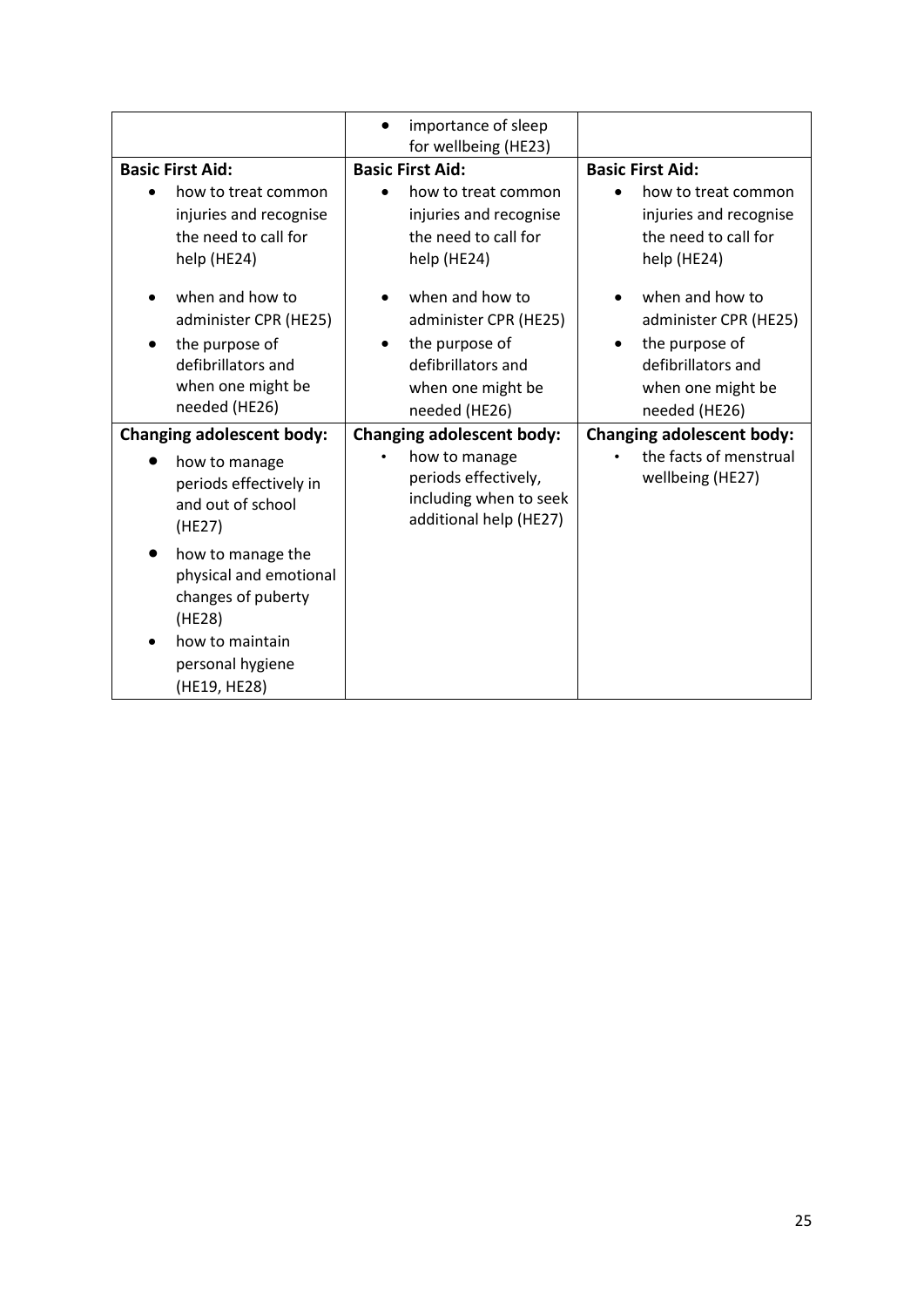This document is to be used alongside the **Outcomes Progression.** It provides statements of progression across the year groups in KS4 for the new statutory outcomes for Relationships, Sex and Health Education.

| Year 10 pupils have the opportunity to                                                                                                                                                                                                                                                                                                                                                                                                                                                                                                                                                                                                                                                                                                                                                                                                                     | Year 11 pupils have the opportunity to learn:                                                                                                                                                                                                                                                                                                                                               |
|------------------------------------------------------------------------------------------------------------------------------------------------------------------------------------------------------------------------------------------------------------------------------------------------------------------------------------------------------------------------------------------------------------------------------------------------------------------------------------------------------------------------------------------------------------------------------------------------------------------------------------------------------------------------------------------------------------------------------------------------------------------------------------------------------------------------------------------------------------|---------------------------------------------------------------------------------------------------------------------------------------------------------------------------------------------------------------------------------------------------------------------------------------------------------------------------------------------------------------------------------------------|
| learn:                                                                                                                                                                                                                                                                                                                                                                                                                                                                                                                                                                                                                                                                                                                                                                                                                                                     |                                                                                                                                                                                                                                                                                                                                                                                             |
| <b>Families:</b><br>about commitment in relationships and<br>$\bullet$<br>the different ways that people may<br>show this and where to access support if<br>relationships are unsafe (RE1)<br>Trustworthy sources and how to<br>$\bullet$<br>recognise unhealthy and unsafe<br>relationships (RE7)                                                                                                                                                                                                                                                                                                                                                                                                                                                                                                                                                         | <b>Families:</b><br>Where to access support with regards to<br>family, friend or other relationships (RE7)<br>Understanding manipulation in<br>$\bullet$<br>relationships and how to remove yourself<br>from unsafe relationships (RE7)<br>about services that support people who<br>$\bullet$<br>have experienced sexual violence,<br>harassment and rape and how to access<br>these (RE7) |
| <b>Respectful relationships (including</b>                                                                                                                                                                                                                                                                                                                                                                                                                                                                                                                                                                                                                                                                                                                                                                                                                 | <b>Respectful relationships (including</b>                                                                                                                                                                                                                                                                                                                                                  |
| friendships):<br>about gangs, initiation and sexual abuse<br>(RE8, RE11, RE12, RE13, RE14)<br>characteristics of healthy relationships<br>$\bullet$<br>and understanding unsafe<br>environments (RE8)<br>respect and tolerance for others (RE11)<br>cyberbullying and the consequences<br>$\bullet$<br>involved (RE12)<br>criminal behaviour in relationships -<br>$\bullet$<br>abuse and signs of it, including peer on<br>peer abuse (RE13)<br>signs of sexual harassment (RE14)<br>٠<br>facts about domestic abuse and how it<br>$\bullet$<br>impacts on individuals, children and<br>families in the short and long-term<br>(RE13, RE24)<br>about abuse in teen relationships<br>(RE13, RE24)<br>how to recognise warning signs of<br>abuse in relationships (RE13, RE24)<br>about sexual exploitation, including<br>grooming (RE13, RE22, RE24, RE25) | friendships):<br>how to cultivate positive relationships<br>in the workplace, including managing<br>conflict (RE8, RE9, RE11)<br>about team roles and recognising their<br>$\bullet$<br>own strengths as a team member<br>(RE8, RE9)<br>respect and tolerance for others<br>$\bullet$<br>(RE11)                                                                                             |
| <b>Online and media:</b>                                                                                                                                                                                                                                                                                                                                                                                                                                                                                                                                                                                                                                                                                                                                                                                                                                   | <b>Online and media:</b>                                                                                                                                                                                                                                                                                                                                                                    |
| Online opportunities and risks that fall<br>with it (RE16, RE17)<br>'Cat-phishing' and fake identities online<br>(RE16, RE17, RE19)<br>Safe and unsafe material to share online<br>(RE18, RE19)<br>Harmful content online and the impact<br>psychologically and legally (RE20, RE21,<br><b>RE22)</b>                                                                                                                                                                                                                                                                                                                                                                                                                                                                                                                                                       | about useful apps and websites that<br>support revision (HE16)<br>Online opportunities and risks (RE16,<br>$\bullet$<br><b>RE17)</b><br>Safe and unsafe material to share online<br>(RE18, RE19)<br>how pornography shows an unreal<br>$\bullet$<br>representation of sex and the impact that                                                                                               |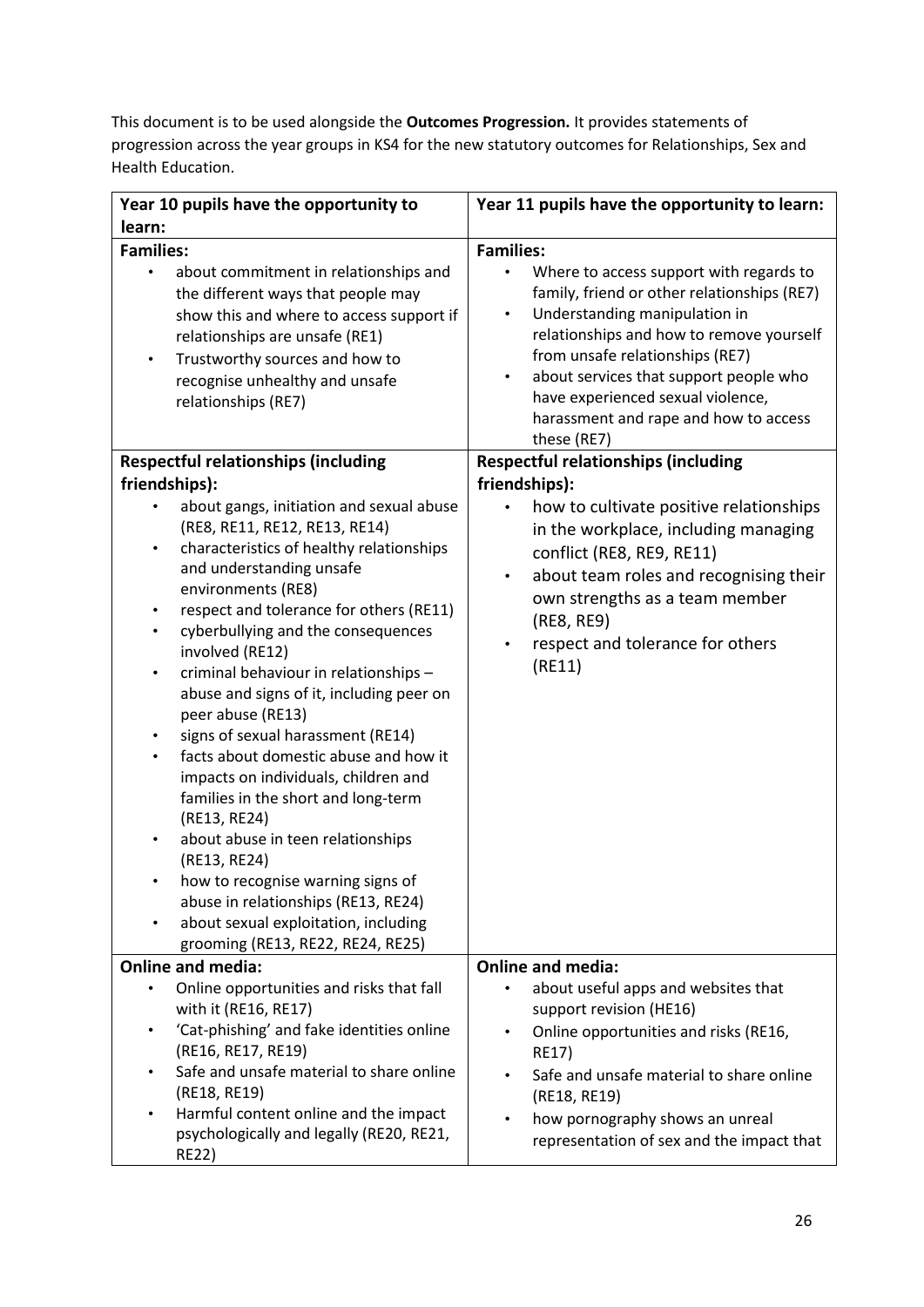|                                                                                                                                                                                                                                                                                                                                                                                                                                                 | watching it may have on expectations in                                                                                                                                                                                                                                                                                                                                                                                                                                                                                                                   |
|-------------------------------------------------------------------------------------------------------------------------------------------------------------------------------------------------------------------------------------------------------------------------------------------------------------------------------------------------------------------------------------------------------------------------------------------------|-----------------------------------------------------------------------------------------------------------------------------------------------------------------------------------------------------------------------------------------------------------------------------------------------------------------------------------------------------------------------------------------------------------------------------------------------------------------------------------------------------------------------------------------------------------|
|                                                                                                                                                                                                                                                                                                                                                                                                                                                 | relationships (RE21)                                                                                                                                                                                                                                                                                                                                                                                                                                                                                                                                      |
| <b>Being safe:</b><br>facts and laws around stalking and<br>harassment, both on and offline, and<br>where to get help, including peer on<br>peer abuse (RE24, HE8)<br>different signs of consent (RE25)                                                                                                                                                                                                                                         | <b>Being safe:</b><br>to recognise the signs of consent in a<br>range of situations, including information<br>on peer or peer abuse (RE8, RE24, RE25)                                                                                                                                                                                                                                                                                                                                                                                                     |
| Intimate and sexual relationships incl.                                                                                                                                                                                                                                                                                                                                                                                                         | Intimate and sexual relationships incl. sexual                                                                                                                                                                                                                                                                                                                                                                                                                                                                                                            |
| sexual health:<br>skills for discussing contraception with a<br>partner (RE26, RE31)<br>healthy choices in relationships (RE27)<br>$\bullet$<br>reproductive health (RE28)<br>٠<br>strategies for identifying, managing and<br>$\bullet$<br>resisting sexual pressure, including ideas<br>on peer on peer abuse (RE29, RE30)<br>about HIV transmission, prevalence,<br>$\bullet$<br>treatment and living with the illness<br>(RE34, RE35, HE19) | health:<br>impact of intimate relationships (RE26)<br>facts about reproductive health, including<br>fertility, and the potential impact of<br>lifestyle on fertility for men and women<br>(RE27, RE28)<br>managing and delaying intimate<br>٠<br>relationships, awareness of impact of peer<br>on peer abuse (RE29, RE30)<br>the risks associated with a range of<br>٠<br>different sexual practices (RE27, RE31,<br>RE34, RE35, RE36, HE19)<br>about the impact of drug, alcohol and<br>$\bullet$<br>substance use on choices around sex<br>(RE36, HE13) |
| <b>Mental wellbeing:</b>                                                                                                                                                                                                                                                                                                                                                                                                                        | <b>Mental wellbeing:</b>                                                                                                                                                                                                                                                                                                                                                                                                                                                                                                                                  |
| vocalising emotions (HE1)<br>what stress is, including fight, flight,                                                                                                                                                                                                                                                                                                                                                                           | about the impact exam stress may have<br>on mental health and when to seek help<br>(HE5)                                                                                                                                                                                                                                                                                                                                                                                                                                                                  |
| freeze response (HE3)<br>about common mental illnesses and<br>their treatment, including medication<br>and talking therapies (HE3, HE4)                                                                                                                                                                                                                                                                                                         | helpful techniques to cope with exam<br>stress, including revision techniques (HE5)                                                                                                                                                                                                                                                                                                                                                                                                                                                                       |
| Internet safety and harms:                                                                                                                                                                                                                                                                                                                                                                                                                      | <b>Internet safety and harms:</b>                                                                                                                                                                                                                                                                                                                                                                                                                                                                                                                         |
| about how the media and internet often<br>show unrealistic images of people and<br>bodies (HE7)<br>how to critically analyse images and<br>٠<br>information they receive online (HE7)<br>identifying harmful behaviour online<br>(HE8)                                                                                                                                                                                                          | about how to use social media platforms<br>effectively for career development within<br>appropriate safety boundaries (HE7)<br>the impact of harmful online behaviour<br>(HE8)                                                                                                                                                                                                                                                                                                                                                                            |
| <b>Physical health and fitness:</b>                                                                                                                                                                                                                                                                                                                                                                                                             | <b>Physical health and fitness:</b>                                                                                                                                                                                                                                                                                                                                                                                                                                                                                                                       |
| how physical behaviour impacts<br>wellbeing (HE9)<br>about cancer and prevention (HE10,<br>$\bullet$<br>HE21)<br>About the science relating to blood,<br>organ and stem cell donation (HE11)                                                                                                                                                                                                                                                    |                                                                                                                                                                                                                                                                                                                                                                                                                                                                                                                                                           |
| <b>Healthy eating:</b>                                                                                                                                                                                                                                                                                                                                                                                                                          | <b>Healthy eating:</b>                                                                                                                                                                                                                                                                                                                                                                                                                                                                                                                                    |
| n/a                                                                                                                                                                                                                                                                                                                                                                                                                                             | n/a                                                                                                                                                                                                                                                                                                                                                                                                                                                                                                                                                       |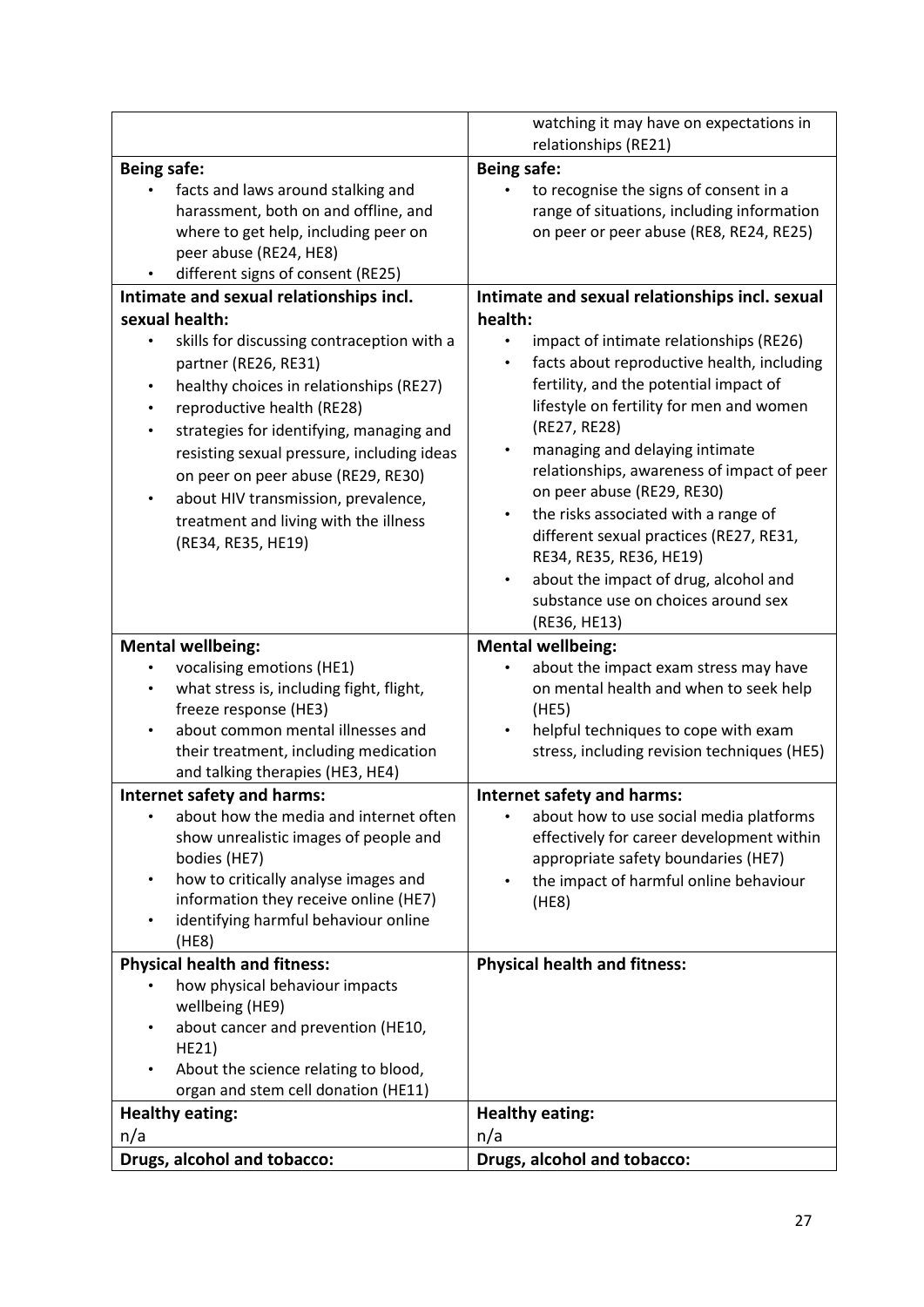| the impact of drug and substance<br>$\bullet$<br>misuse on individuals, families and<br>communities (HE13)<br>about dependency and addiction and<br>$\bullet$<br>the services that can support people<br>experiencing these (HE16)<br>the long-term health risks associated<br>$\bullet$<br>with smoking and second-hand<br>smoke (HE18)<br>the different ways that people can<br>$\bullet$<br>use to give up smoking and where<br>these are accessed (HE18) | Strategies for keeping safe at parties and<br>$\bullet$<br>festivals, in particular regarding drugs,<br>substances and alcohol (HE13, HE14)<br>the risks and facts relating to alcohol,<br>$\bullet$<br>drugs and tobacco including the law<br>(HE15, HE16, HE17, HE18) |
|--------------------------------------------------------------------------------------------------------------------------------------------------------------------------------------------------------------------------------------------------------------------------------------------------------------------------------------------------------------------------------------------------------------------------------------------------------------|-------------------------------------------------------------------------------------------------------------------------------------------------------------------------------------------------------------------------------------------------------------------------|
| <b>Health and prevention:</b>                                                                                                                                                                                                                                                                                                                                                                                                                                | <b>Health and prevention:</b>                                                                                                                                                                                                                                           |
| about antibiotics, how they treat<br>infections and dangers of over-use and<br>mis-use (HE19)<br>about self-examination and when to<br>seek help from a professional about<br>changes to their body (HE21)<br>facts about immunisation and<br>vaccination (HE22)                                                                                                                                                                                             |                                                                                                                                                                                                                                                                         |
| <b>Basic First Aid:</b>                                                                                                                                                                                                                                                                                                                                                                                                                                      | <b>Basic First Aid:</b>                                                                                                                                                                                                                                                 |
| how to treat common injuries (HE24)<br>the skills to administer CPR and a                                                                                                                                                                                                                                                                                                                                                                                    |                                                                                                                                                                                                                                                                         |
| defibrillator (HE25, HE26)                                                                                                                                                                                                                                                                                                                                                                                                                                   |                                                                                                                                                                                                                                                                         |
| <b>Changing adolescent body:</b>                                                                                                                                                                                                                                                                                                                                                                                                                             | <b>Changing adolescent body:</b><br>the facts about menstrual wellbeing<br>٠<br>(HE27)<br>the changes between male and female<br>and the emotional impacts (HE28)                                                                                                       |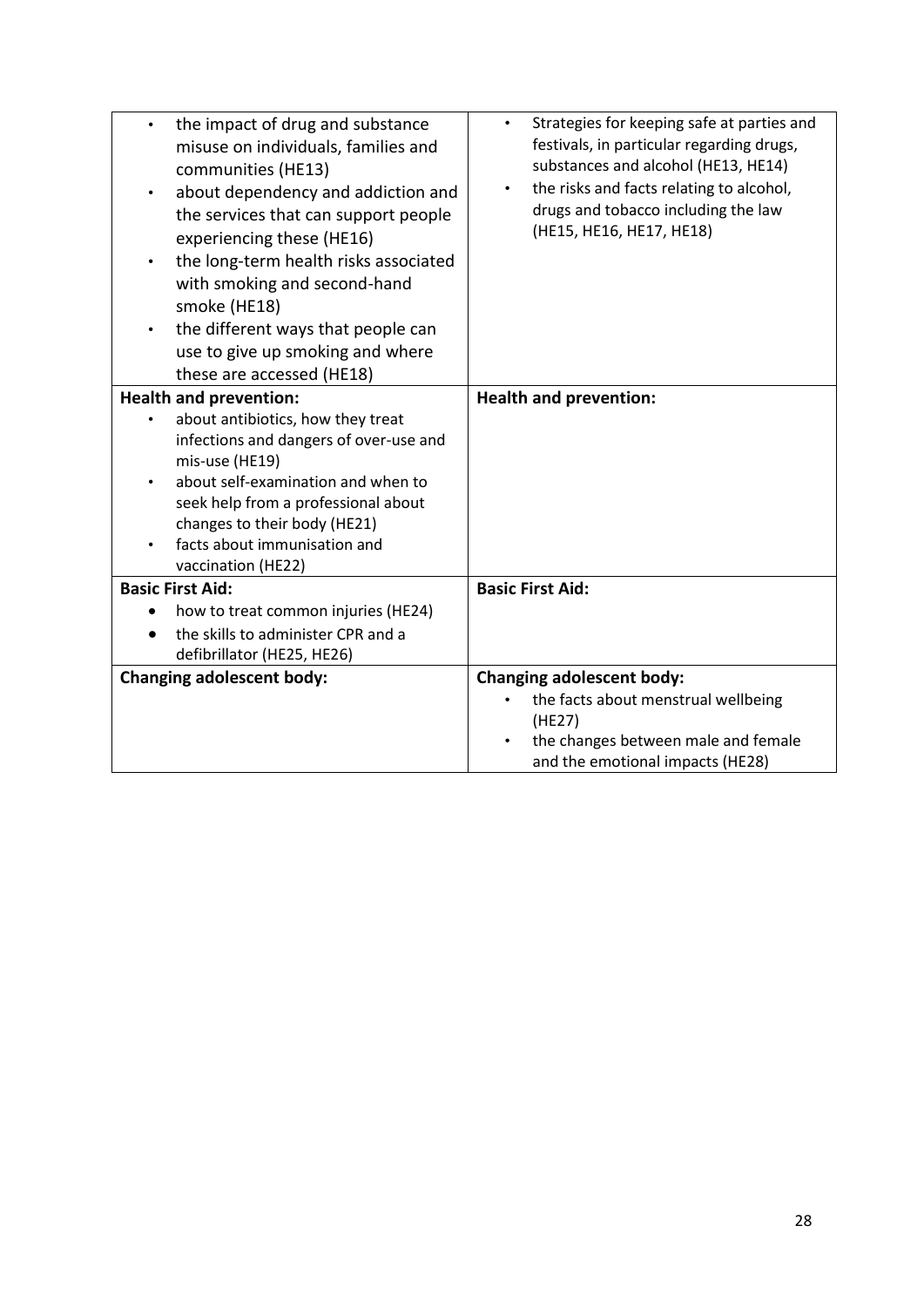This document is to be used alongside the **Outcomes Progression.** It provides statements of progression across the year groups in KS5 for the new statutory outcomes for Relationships, Sex and Health Education.

| Year 12/13 pupils have the opportunity to learn:                                                    |  |  |
|-----------------------------------------------------------------------------------------------------|--|--|
| <b>Families:</b>                                                                                    |  |  |
| about safe and unsafe relationships (RE7)                                                           |  |  |
| about the range of organisations that support people experiencing relationship difficulties         |  |  |
| and how to access them (RE7)                                                                        |  |  |
| Respectful relationships (including friendships):                                                   |  |  |
| how to cultivate positive relationships in the workplace, including managing conflict               |  |  |
| (RE8, RE11)                                                                                         |  |  |
| about team roles and recognising their own strengths as a team member (RE8)<br>٠                    |  |  |
| the impact of stereotypes and how to break down boundaries (RE10)<br>$\bullet$                      |  |  |
| about fundamental values including tolerance of others (RE11)<br>$\bullet$                          |  |  |
| the impact of cyberbullying and how to report it $-$ roles and responsibilities online<br>$\bullet$ |  |  |
| (RE12)                                                                                              |  |  |
| sexual harassment and the laws around it (RE14)                                                     |  |  |
| <b>Online and media:</b>                                                                            |  |  |
| Online rights, responsibilities and risks (RE16, RE17)                                              |  |  |
| What material is safe to share and what is not (RE18)<br>$\bullet$                                  |  |  |
| How to report issues (RE19)<br>$\bullet$                                                            |  |  |
| Laws surrounding indecent images (RE22)<br>$\bullet$                                                |  |  |
| <b>Being safe:</b>                                                                                  |  |  |
| recognising and reporting exploitation, abuse, coercion, grooming, and other criminal               |  |  |
| offences (RE24)                                                                                     |  |  |
| Communicating consent and withdrawal of consent (RE25)                                              |  |  |
| Intimate and sexual relationships incl. sexual health:                                              |  |  |
| the risks associated with a range of different sexual practices (RE27)                              |  |  |
| about support available for those who are having difficulty conceiving (RE28)<br>$\bullet$          |  |  |
| about menopause, symptoms and impact (RE28)<br>$\bullet$                                            |  |  |
| the range of contraceptives available (RE31)<br>$\bullet$                                           |  |  |
| facts around, and impact of, miscarriage (RE32)<br>$\bullet$                                        |  |  |
| choices relating to pregnancy; keeping the baby, adoption and abortion (RE33)<br>$\bullet$          |  |  |
| STIs, HIV/AIDS (RE34)                                                                               |  |  |
| Where to access advice on sexual health (RE37)                                                      |  |  |
| <b>Mental wellbeing:</b>                                                                            |  |  |
| services that can help with emotional wellbeing and mental ill-health (RE7)<br>٠                    |  |  |
| recognising the signs of mental ill health in themselves and others (HE3)                           |  |  |
| types of mental ill health (HE4)                                                                    |  |  |
| about how to keep emotionally healthy when living away from home and/or                             |  |  |
| independently (HE6)                                                                                 |  |  |
|                                                                                                     |  |  |
| Internet safety and harms:                                                                          |  |  |
| about how to identify harmful behaviours online and how to report it and find                       |  |  |
| support (HE8)                                                                                       |  |  |

**Physical health and fitness:**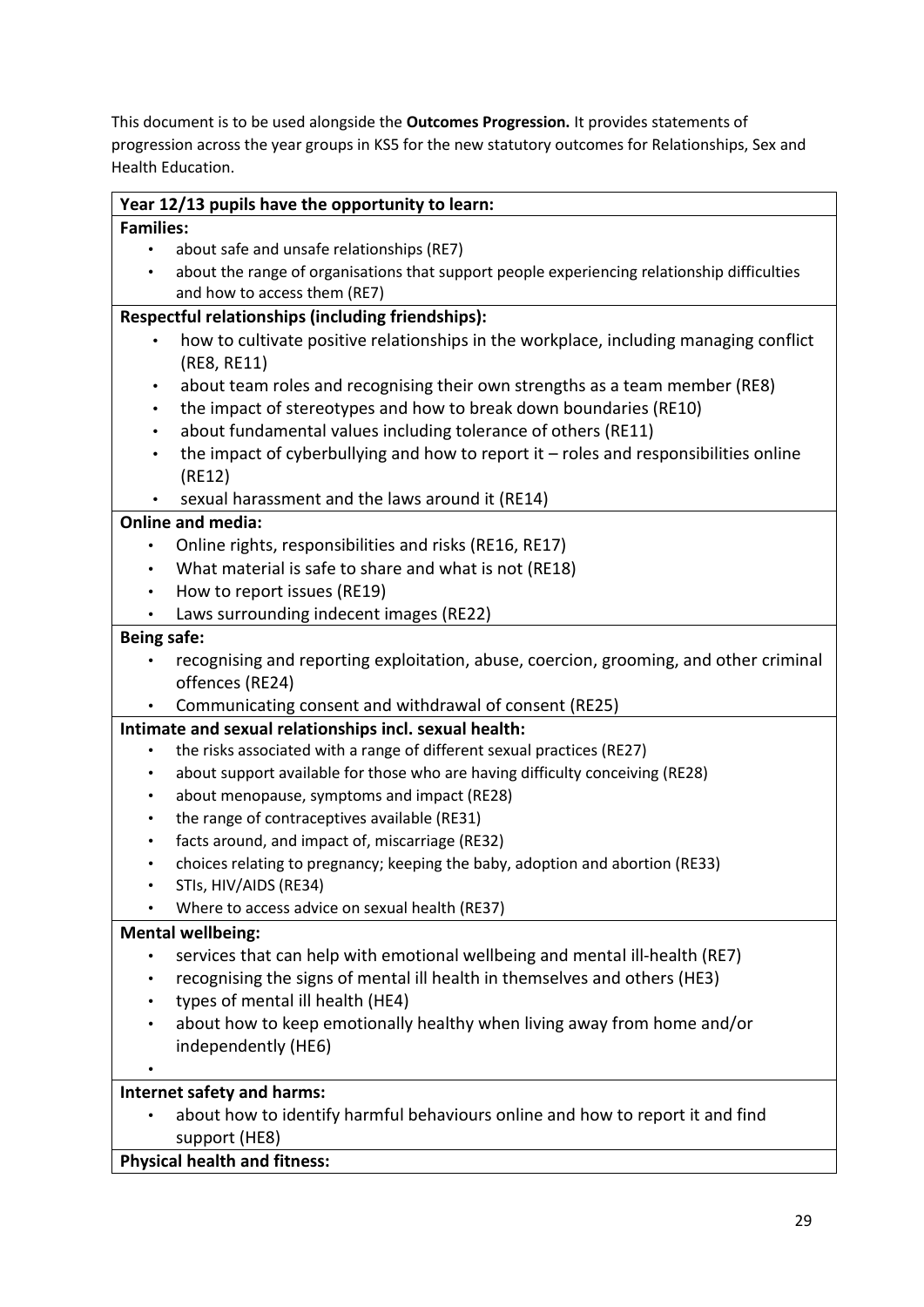| $\bullet$ | about cancer and prevention (HE10, HE21)                                                 |
|-----------|------------------------------------------------------------------------------------------|
|           | how to become a blood donor and the benefits for all (HE11)                              |
|           | <b>Healthy eating:</b>                                                                   |
|           | how to plan nutritious meals on a budget (HE12)                                          |
| $\bullet$ | strategies to make their money go further when purchasing healthy food (e.g. buying      |
|           | in season, own brands, etc) (HE12)                                                       |
|           | Drugs, alcohol and tobacco:                                                              |
| $\bullet$ | Strategies for keeping safe at parties and festivals, in particular regarding drugs,     |
|           | substances and alcohol (HE13, HE14)                                                      |
| $\bullet$ | the risks associated with alcohol and level of consumption (HE15)                        |
| $\bullet$ | addiction and dependency (HE16)                                                          |
|           | <b>Health and prevention:</b>                                                            |
| $\bullet$ | the benefits of self-examination and screening and what is available at what age         |
|           | (HE21)                                                                                   |
| $\bullet$ | to take responsibility for their own health, including health services and how to access |
|           | (HE23)                                                                                   |
|           | <b>Basic First Aid:</b>                                                                  |
| $\bullet$ | to recognise the signs that someone may need medical assistance in different             |
|           | scenarios, e.g. bars, festivals (HE24)                                                   |
| $\bullet$ | how to perform CPR (HE25)                                                                |
|           | when defibrillators may be required (HE26)                                               |
|           | <b>Changing adolescent body:</b>                                                         |
|           | n/a                                                                                      |

 $\cdot$  n/a